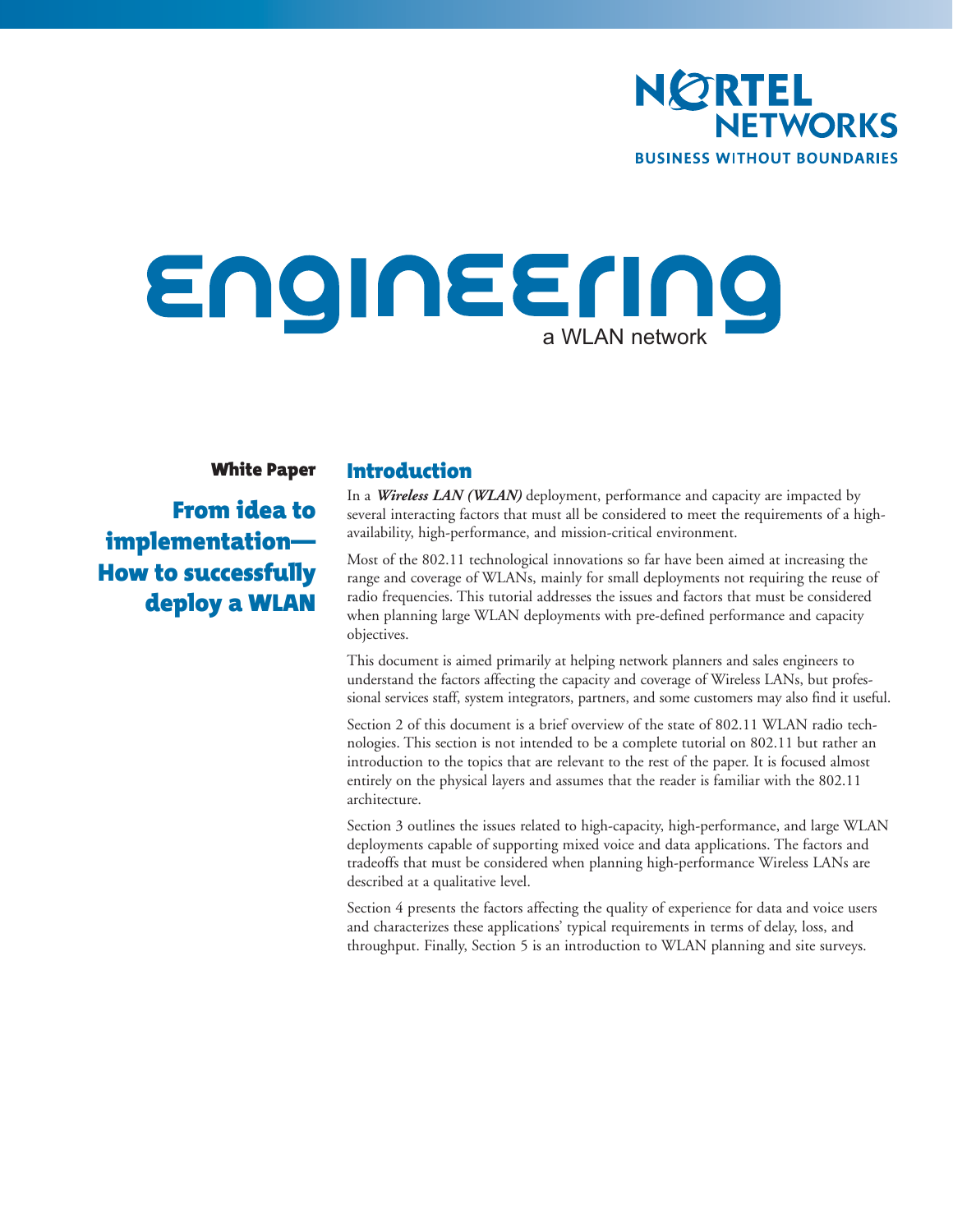# **Table of Contents**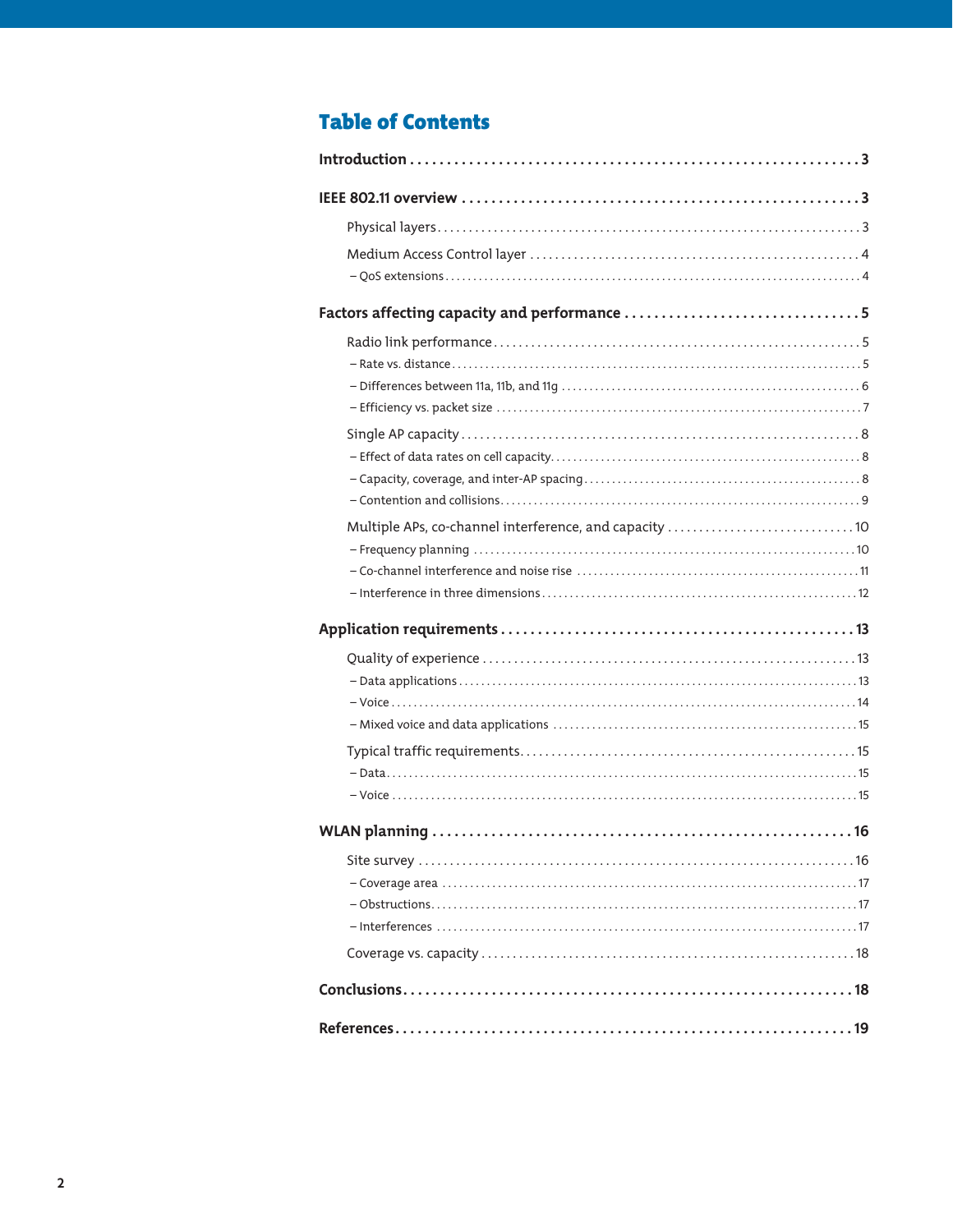# IEEE 802.11 overview

The base 802.11 standard was initially ratified by IEEE in 1997. It included an infrared and two spread-spectrum radio physical layers. Their rate was limited to 2 Mbps. Since then, a number of additions to this base standard have been proposed and adopted.

As any 802 protocol, the 802.11 standard covers the physical and *Medium Access Control (MAC)* layers. At the end of 2003, the 802.11 standard consisted of a single MAC and several physical layers as illustrated in Figure 1.

# Physical layers

Three faster radio layers have been standardized since 1997: 802.11a and 802.11b in 1999, and 802.11g in 2003. Work on a new highspeed physical layer *(802.11n)* started in late 2003.

The *802.11b* physical layer is a backward-compatible extension of the original *Direct Sequence Spread Spectrum (DSSS)* radio physical layer in the 2.4-GHz band that supports up to 11-Mbps data rates.

The *802.11a* physical layer which was originally defined for the 5-GHz band supports up to 54-Mbps data rates using *Orthogonal Frequency Division Multiplexing (OFDM)* technology. Recently, the *802.11g* amendment extended the use of OFDM to the 2.4-GHz band with some minor modifications required for backwards compatibility with the 802.11b devices operating in this band.



Table 1 below summarizes the essential characteristics of the 802.11 physical layers. The rates that must be supported by any equipment operating in the frequency band, the so-called mandatory rates, are underlined in this table.

|                        | 802.11b                | 802.11g               | 802.11a                               |
|------------------------|------------------------|-----------------------|---------------------------------------|
| <b>Adopted by IEEE</b> | 1999                   | 2003                  | 1999                                  |
| <b>Technology</b>      | <b>DSSS</b>            | OFDM and DSSS         | <b>OFDM</b>                           |
| <b>Frequency band</b>  | $2.4$ GHz              | $2.4$ GHz             | 5 GHz                                 |
| <b>Channels (US)</b>   | 3 non-overlapping      | 3 non-overlapping     | 13 increasing to $24^1$               |
| <b>Physical rates</b>  | 11, 5.5, 2, and 1 Mbps | All 11a and 11b rates | 54, 48, 36, 24, 18, 12, 9, and 6 Mbps |

#### *Table 1. 802.11 physical layer characteristics*

<sup>1</sup> In the United States, the FCC recently opened up new spectrum in anticipation of increased WLAN usage.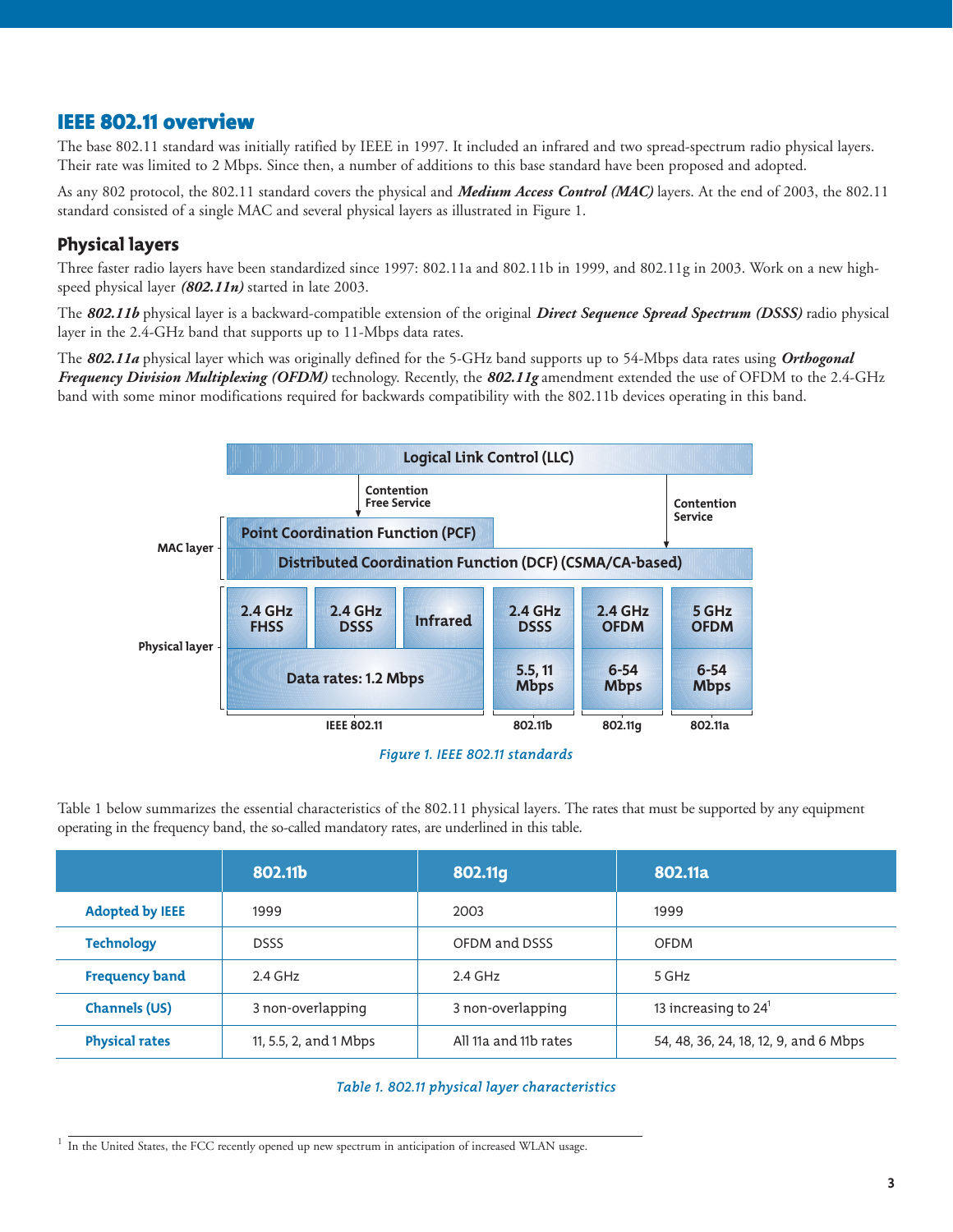# Medium Access Control layer

The 802.11 standard defines a common MAC layer<sup>2</sup> for all the 802.11 physical layers. The 802.11 frame format is slightly more complicated than the Ethernet frame format because of the need to carry wireless-specific information (e.g., the duration of the transmission), 802.11 security information (e.g., a per-frame message integrity code), and at least one more MAC address which is used to identify the intended radio recipient (i.e., acting as a bridge to the wired network) separately from the MAC layer destination. This extra information is stripped off by the access point as it forwards the frame on a wired 802 LAN.

The 802.11 basic MAC mechanism, called *Carrier Sense Multiple Access with Collision Avoidance (CSMA/CA)*, is based on detecting and avoiding collisions with the transmissions of other devices. This is similar to the well-known Ethernet CSMA/CD protocol except that the Ethernet collision detection which could not be used reliably in a wireless medium has been replaced by a collision avoidance and positive acknowledgment scheme. Stations sense the wireless medium and only attempt to transmit when it appears to be idle. Failure to receive an acknowledgement indicates to the transmitting station that a collision has occurred. If it is configured to retry failed transmissions, the station retransmits the frame with extra precautions: this is the collision avoidance procedure.

In addition to the basic acknowledged frame exchange, an optional *Request-To-Send/Clear-To-Send (RTS/CTS)* mechanism is defined to increase the robustness of the MAC protocol. This mechanism reduces the impact of collisions for long transmissions: a collision is detected at the end of the short RTS/CTS exchange rather than at the end of the transmission of the longer data frame.

The RTS/CTS exchange also attempts to address the so-called "hidden node" problem which occurs when wireless devices are far enough away from each other (e.g., on opposite sides of an access point) or hidden from each other by some obstruction so that they can't detect each other's transmissions. Wireless devices that are hidden from each other incorrectly assess that the channel is clear when the other device in the pair is in fact transmitting. Hidden nodes tend to experience a higher rate of collisions. For all practical purposes, the RTS/CTS exchange is only useful in WLAN environments where there is a high amount of traffic and the packet sizes are large. Otherwise, the time saved in avoiding "hidden-node" collisions is offset by the added delay caused by the RTS/CTS exchange.

Extensions that address some of the shortcomings of the original MAC design in the areas of security *(802.11i)* and Quality of Service *(802.11e)* are expected to be ratified in 2004. The *Wireless Fidelity (Wi-Fi)* Alliance, a nonprofit organization formed in 1999 to certify interoperability of WLAN products based on the IEEE 802.11 specifications, included a subset of the 802.11i security features, which it calls *Wi-Fi Protected AccessTM (WPA)*, into its certification tests in the fall of 2003. Similarly, the Wi-Fi Alliance has announced it will begin testing a subset of the 802.11e QoS features, called *Wi-Fi Multimedia EnhancementsTM (WME)*, in the fall of 2004.

#### **QoS extensions**

The basic 802.11 MAC mechanism has no support for Quality of Service (QoS): all WLAN traffic is treated on a best effort basis. QoS extensions are required in WLAN systems that support mixed voice and data traffic in order to provide a positive end-user experience. Because the different traffic types have different requirements for delay and packet drop rate, QoS extensions allow for traffic types to be treated differently during WLAN medium access, thus allowing specific performance criteria to be met.

A second optional access control mechanism called *Point Coordination Function (PCF)* was included in the original 802.11 standard to provide deterministic access to the wireless medium for time-sensitive traffic. PCF is based on resource reservation and uses polling by the access point to schedule transmissions. Although the PCF mechanism was intended to support QoS, several problems have been identified with its original specification and it has not been widely adopted.

The proposed 802.11e QoS amendment defines a new coordination function called the *Hybrid Coordination Function (HCF)*. HCF has two modes of operation: the *Enhanced Distributed Channel Access (EDCA)* and the optional *HCF Controlled Channel Access (HCCA)*.

EDCA is an extension of the original basic channel access mechanism that provides differentiated access to the wireless medium by varying the amount of time a station senses the channel to be idle, the length of the contention window during a backoff, and the duration a station may transmit after it gets access to the medium.

HCCA fixes the shortcoming of the original PCF polling mechanism and provides deterministic access for predictable, time-sensitive traffic. The access point gains control of the wireless medium as needed to send QoS traffic and to issue QoS polls to stations by waiting a shorter time between transmissions than the stations using the EDCA access procedure.

Proprietary QoS extensions exist in the market particularly on systems targeted towards delivering Voice over WLAN. The need for these proprietary solutions will diminish as deployment and support of 802.11e becomes more widespread and the Wi-Fi Alliance's WME testing ensures interoperability between different vendor implementations of the standard.

 $2$  Some of the parameters controlling the MAC layer behaviour are physical layer dependent.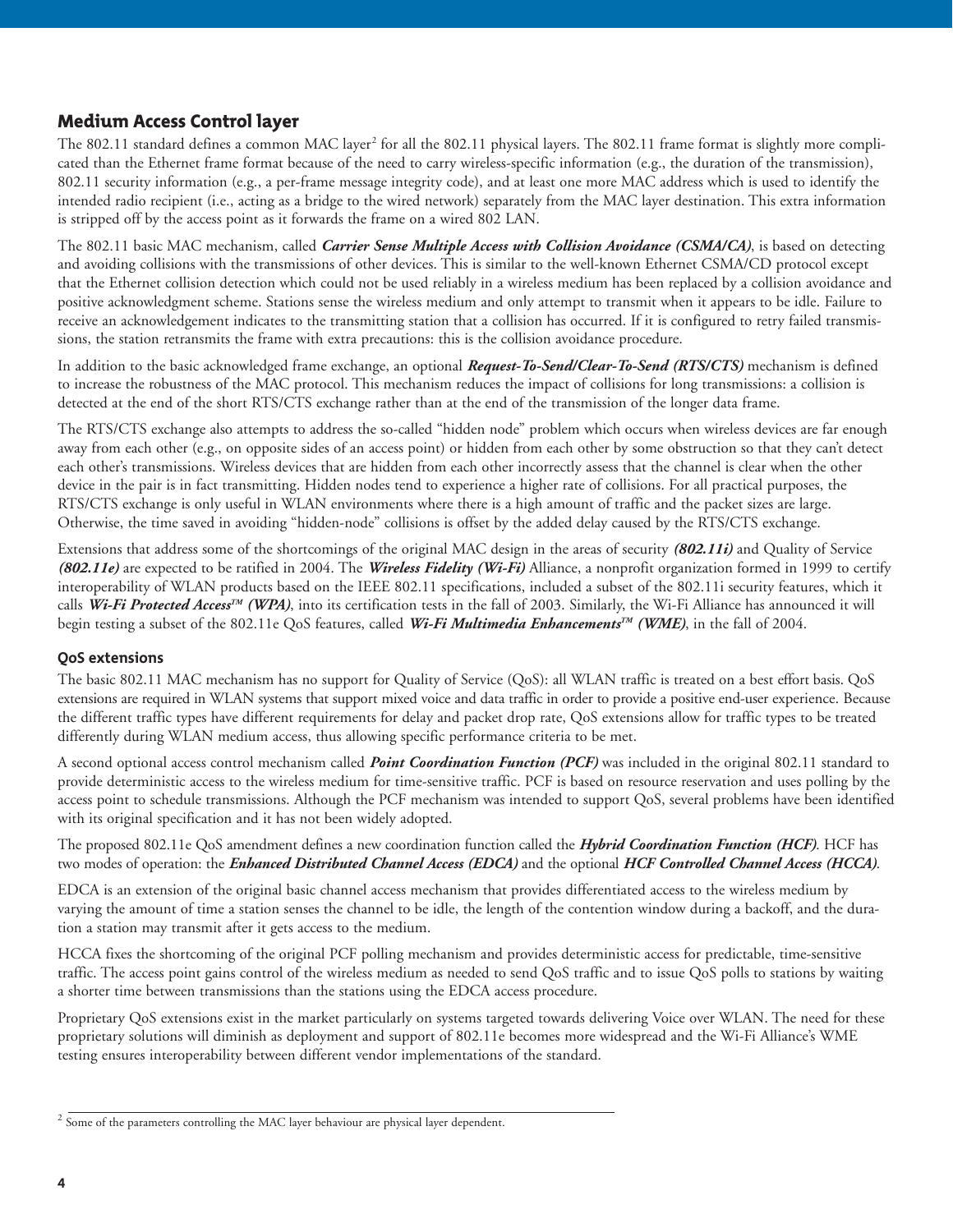# Factors affecting capacity and performance

The wireless medium is a very dynamic shared environment affected by several interacting factors. Some of these factors can be controlled while others are fundamental limitations of the wireless medium that must be recognized and taken into account when planning a WLAN.

# Radio link performance

The wireless medium is not a wire. It is a highly changing environment in which transmission errors are unavoidable and quite common. Wireless signals suffer attenuations as they propagate through space, especially inside buildings where walls, furniture, and other obstacles cause absorptions, reflections, and refractions.

### **Rate vs. distance**

The farther a wireless device is from its *Access Point*, the weaker the signal it receives and the lower the physical rates that it can reliably achieve. The radio link throughput is a function of a number of factors including the physical data rate and the frame error rate (the frame error rate is itself an increasing function of the data rate). A high frame error rate may defeat the speed advantages of a high data rate by causing too many retransmissions. 802.11 devices constantly monitor the quality of the signals received from devices with which they communicate. When their turn comes to transmit, they use this information to select the data rate that is expected to provide the highest throughput (i.e., the best compromise between speed and reliability).

On average, the data rate will fall off in direct relation to the distance from the access point. The red data points in Figure 2 show a plot of the average data rate users might experience as a function of their distance to the AP. In a typical setting where there are walls, cubicles, hallways, etc., the actual achieved data rates will be more random depending on the number and types of obstacles between the mobile unit and the APs at each specific location. These obstacles cause signal absorption and reflections resulting in what is called "shadowing". The green data points in Figure 2 illustrate what the data rate versus distance might be in an environment where shadowing exists.





One example from Figure 2 shows how a user 36 feet from the AP might obtain a data rate of 54-Mbps, and another user the same distance from the AP, but with different obstacles between the AP and its receiver, might only obtain a 36-Mbps data rate.

The coverage of an AP can also be viewed in two dimensions as seen in Figure 3. The left side of Figure 3, labeled "Average AP coverage", shows the average coverage of an 802.11a AP where the physical rates have been color-coded. It is worth noting that the maximum rate of 54 Mbps is only achieved within the center ring representing only four percent of the total AP coverage area. Note that the figure is a schematic representation and the exact dimensions of the rings depend on a number of factors, including transmit power and receiver sensitivity.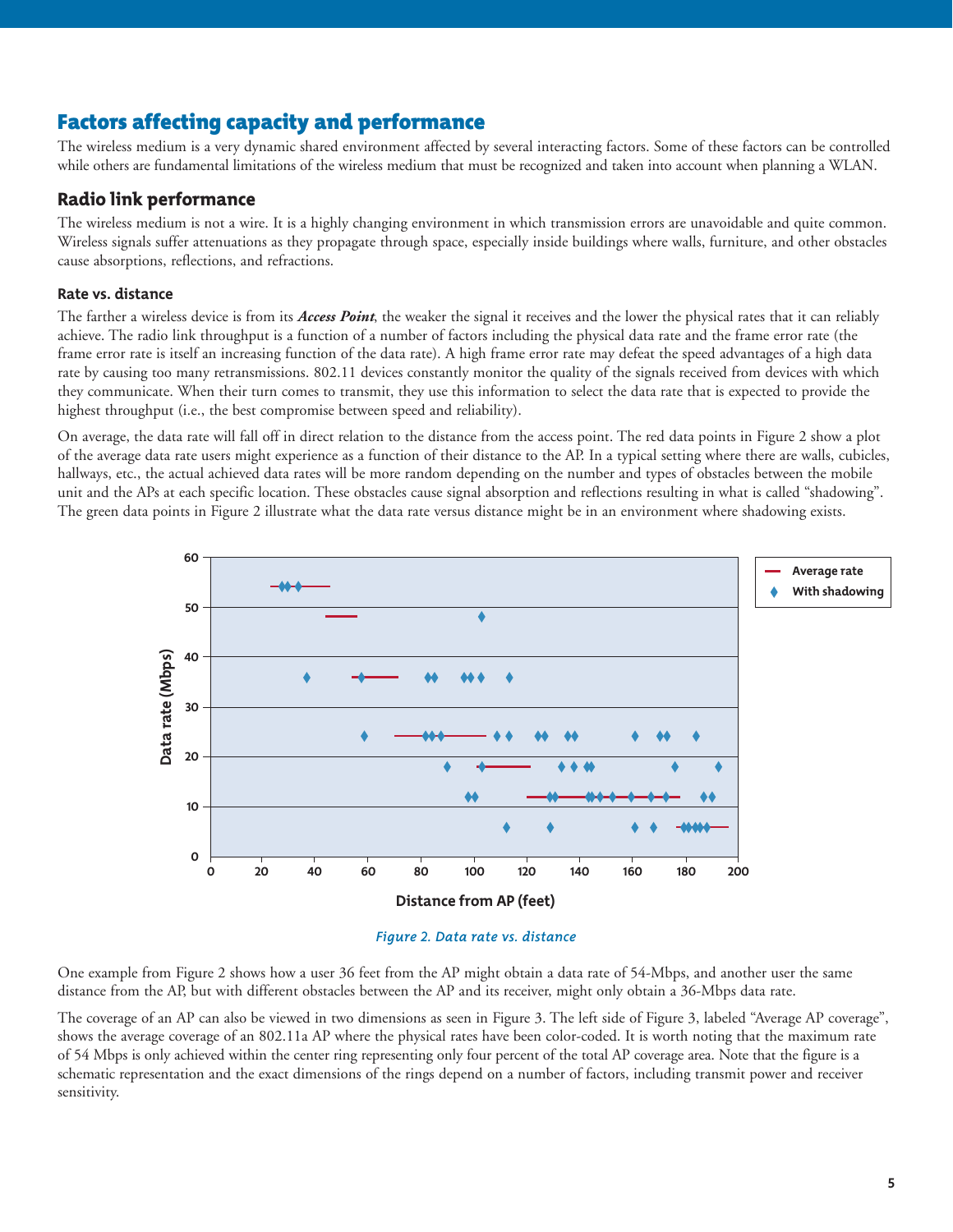

*Figure 3. Schematic representation of 802.11a/g AP coverage*

Figure 3 on the right, labeled "AP coverage with shadowing," shows what the AP coverage with shadowing effects might look like. It represents a case where there is an AP positioned at the intersection of two corridors. The walls of a corridor might act as a wave guide carrying the signal further in this direction than expected. Conversely, radio signals might have a hard time penetrating through these same walls.

In order to guarantee that users at any location within the deployed WLAN area can achieve a minimum data rate with a certain degree of probability, it may be necessary to factor in an additional margin that accounts for the effects of shadowing. Depending on the variance of the shadowing in a particular environment, the margin can be determined and factored in as a reduction in the expected range. As an example when doing network dimensioning calculations, a requirement might be to ensure a 95 percent probability that all users achieve; for example, a 36-Mbps minimum data rate. In this case, a reduction in the range based on the typical variations in shadowing effects will have to be factored in. This may result in APs being placed more densely in order to guarantee coverage.

# **Differences between 11a, 11b, and 11g**

Some early 802.11a devices had notoriously bad performance and there is still some confusion in the industry about the range and capacity of WLANs in the 2.4- and 5-GHz bands.

Although some specific building materials exhibit different absorption and reflection characteristics at 2.4 and 5 GHz, differences in the average indoor propagation models at 2.4- and 5-GHz are small and, therefore, it should be possible to achieve roughly equivalent range performance anywhere in the 2.4- to 5-GHz band. However, achieving similar performance at higher frequencies requires more careful radio designs: higher frequencies tend to suffer higher losses inside circuit boards; cheap amplifiers have reduced gain at higher frequencies; and the collecting areas of nearly isotropic antennae are reduced because of the shorter wavelength.

Tests conducted with current generation equipment show that the maximum ranges for 11a, 11b, and 11g are essentially the same. However, the simpler but less efficient DSSS modulation used by 11b puts it at a significant speed disadvantage and it is likely that in the future equipment operating in the 2.4-GHz band will predominantly use OFDM modulation i.e., 802.11g.

> There is no significant difference in range between 2.4- and 5-GHz frequencies. For any distance, the achievable rate is greater with 11a than with 11b.

When 11b and 11g devices operate simultaneously in a WLAN cell, the 11g devices must take some extra precautions to protect their OFDM signals from interference by the 11b devices. Because 11b devices are incapable of decoding OFDM signals, the 11g devices are permanently hidden to them. To avoid interferences from 11b devices, the 11g devices must reveal their presence by prefacing their OFDM transmissions with a CTS-to-Self or an RTS/CTS exchange that is transmitted using DSSS modulation. The overhead associated with this extra transmission is quite substantial and reduces considerably the effective throughput of a cell operating in 11b compatibility mode.

> WLANs operating with a mix of 11b and 11g devices have less capacity than WLANs operating with only 11g devices. In the long term, 11b devices will be replaced by 11g devices and thus the network will achieve its full capacity.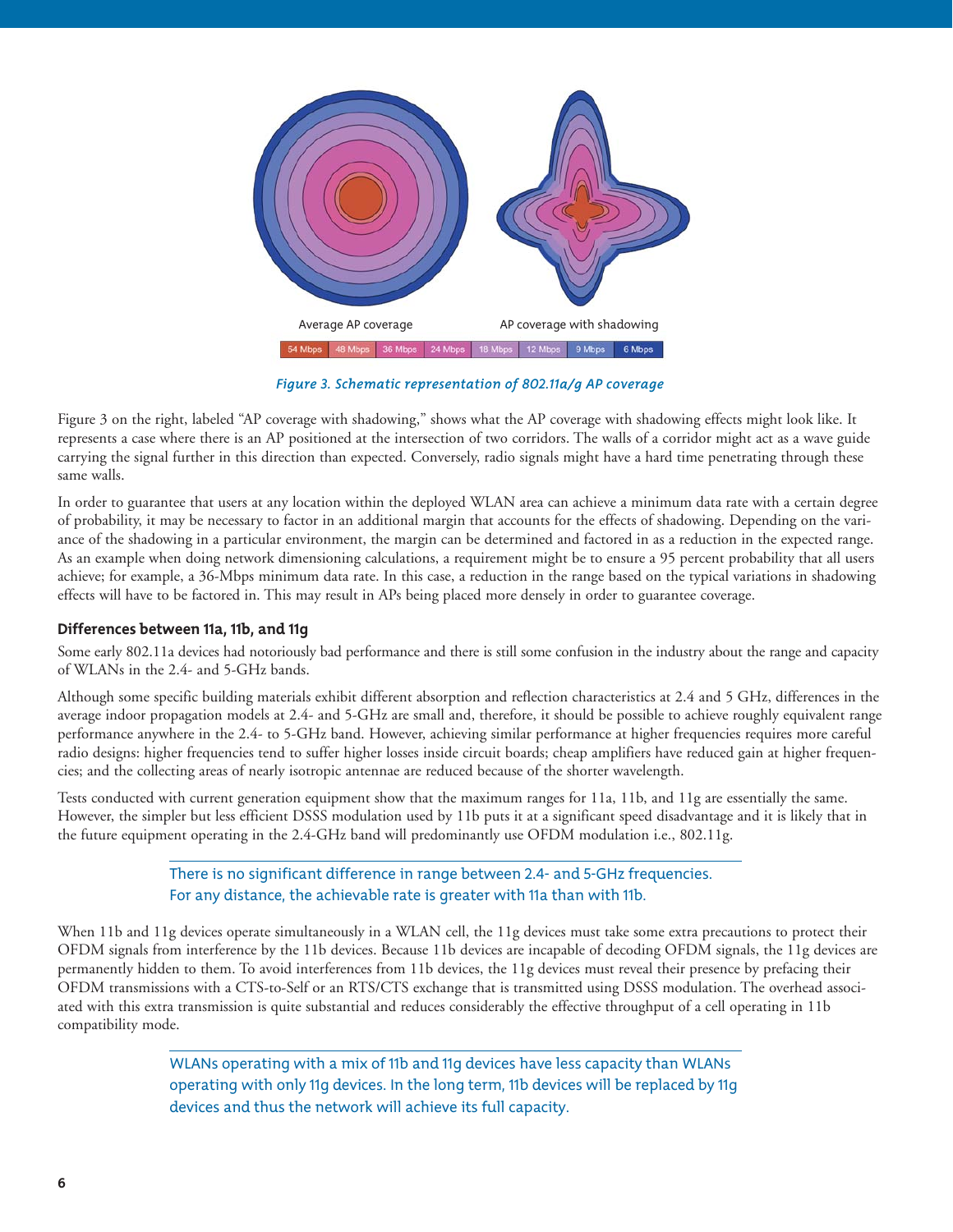#### **Efficiency vs. packet size**

The transmission of a packet over the wireless medium involves a fixed overhead (inter-frame gap, preamble, and acknowledgement). The efficiency of the 802.11 MAC and physical layers varies substantially with the size of the packets and the type of exchange involved.



*Figure 4. 802.11a vs. 11b maximum effective throughput*

Figure 4 above shows the maximum effective throughput as a function of the packet size for the eight 802.11a and the four 802.11b physical rates, assuming a simple two message exchange. It is worth noting that up to about 1000 bytes the lowest 802.11a rate (6 Mbps) outperforms the highest 802.11b rate (11 Mbps). Even for 1500-byte packets and ideal radio conditions (no retransmissions due to bit errors or collisions), the MAC layer throughput is substantially less than the physical layer rate. At the 54-Mbps physical rate, the maximum theoretical throughput of 802.11a is roughly 30 Mbps.

The average packet size depends on the application mix, but it is generally not very high. For example, the average packet size on the Internet is somewhere between 400 and 500 bytes. If voice traffic constitutes a substantial portion of the mix, the average may be even lower (VoIP packets are typically only 200 bytes or shorter).





*Figure 5. 802.11a vs. 11g maximum effective throughput*

As mentioned previously, two protection mechanisms could be used in a mixed 11g/11b WLAN: the lower-overhead CTS-to-Self, in which a device transmits a CTS message addressed to itself (the RTS is omitted), or the more robust RTS/CTS<sup>3</sup>. Figure 5 shows the dramatic impact that even the CTS-to-Self protection mechanism has on the effective throughput of 11g devices.

<sup>&</sup>lt;sup>3</sup> The CTS-to-Self has lower overhead because the RTS is omitted but it is not as robust as a regular RTS/CTS exchange because the device does not know if its CTS transmission was successful.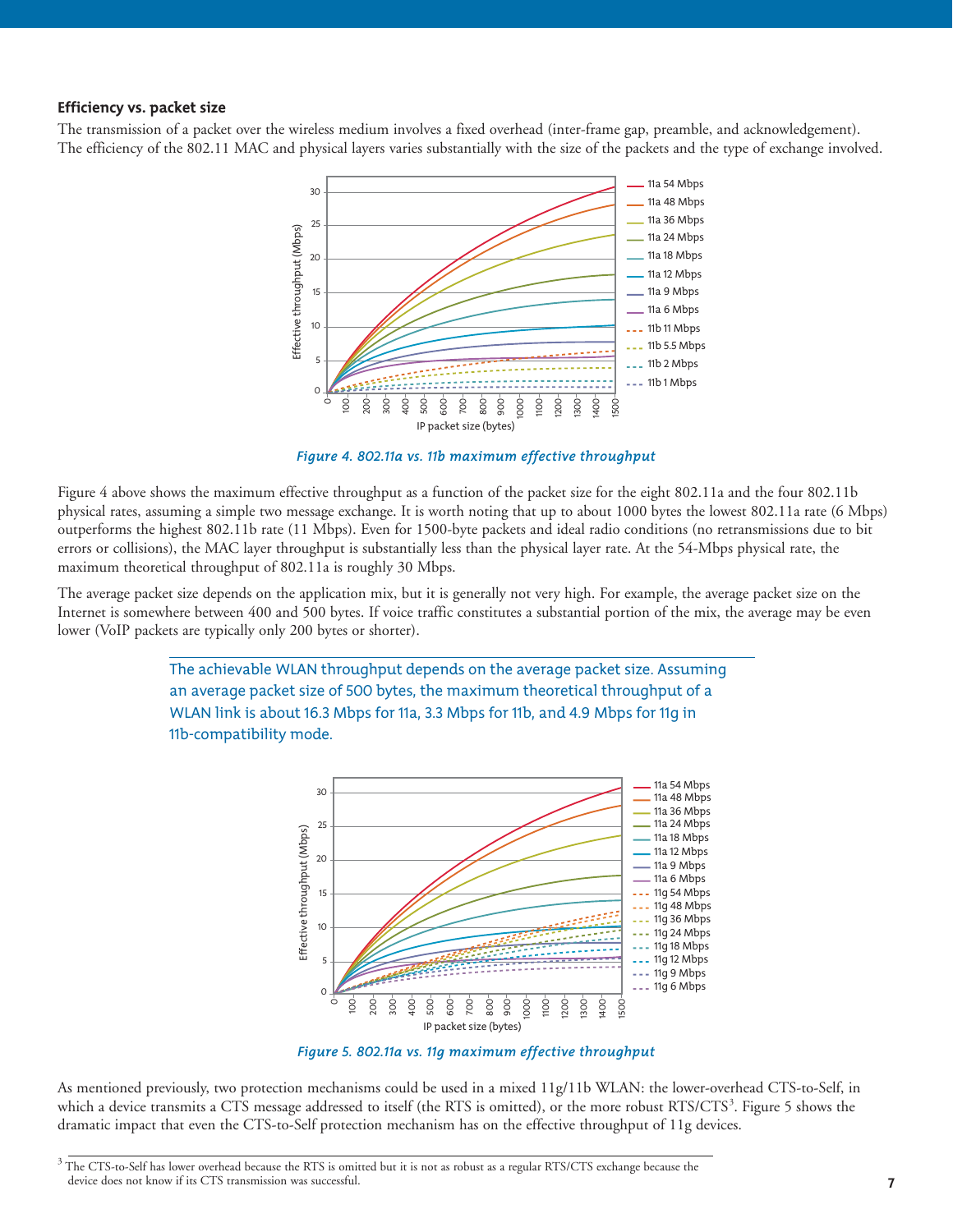Backward compatibility with 11b devices is possible but it comes at a high price. In fact, for shorter frames (e.g., TCP acknowledgements) it is often more efficient to transmit the frame directly using DSSS modulation rather than transmitting a CTS-to-Self using DSSS modulation followed by the actual frame using OFDM modulation.

# Single AP capacity

With the notable exception of the 11g protection mechanisms, the above analysis of the 802.11 performance has focused on an isolated radio link between an access point and a wireless device. When multiple devices are simultaneously active in a cell, contention, collisions, and other types of interferences further reduce the medium capacity.

The overall reduction in media capacity due to the effects mitigating single AP capacity (described in subsequent sections) can be as much as 60 to 70 percent when compared to the ideal case of all users achieving the maximum data rate and experiencing no collisions nor contention. For example, the single AP capacity for an 802.11a system, in the ideal case where packet sizes are 1500 bytes, is 30 Mbps (see Figure 4). However, for the non-ideal case where wireless devices use all 802.11a rates and experience contention and collisions, the capacity may drop by as much as 60 percent. Another example is an 802.11b system supporting voice traffic (200-byte IP packets). If these WLAN phones are far away from the AP, the WLAN capacity may drop by as much as 70 percent simply because of the low data rates.

## **Effect of data rates on cell capacity**

As explained in section 3.1.1, the rate selected for transmission between a wireless device and its access point limits the throughput that can be achieved between them. There is, however, a more subtle effect. The wireless medium is a shared medium and the 802.11 MAC layer must guarantee that all devices get an equal chance to access the medium. The 802.11 designers chose to measure fairness in terms of number of transmission opportunities and not in terms of number of bytes transmitted or of time spent utilizing the medium.

During periods of heavy usage, devices transmitting short packets are at a significant disadvantage. Furthermore, devices with slow connections seize the medium for a proportionally longer time and drag down the average throughput of the cell. The worst situation occurs when a wireless device at the very edge of a cell transmits or receives large frames at the slowest possible rate and experiences a high error rate due to the combined effects of marginal signal quality and large packet sizes.

The particular 802.11 MAC media access mechanism causes a rather unexpected averaging effect. If two wireless devices, one connected at a high data rate and another at a low data rate, are generating the same traffic (e.g., same size packets) and saturating the medium, the capacity of the medium will result in a value closer to the lower rate than the higher rate. For example, two users, one connected at 54 Mbps and the other at 6 Mbps, will result in an overall medium capacity of 10.8 Mbps. This is analogous to what happens when trying to compute the average speed of a car. Assume a car travels 108 miles with the first half of the trip covered at high speed, say 54 miles per hour, and the second half at the much slower 6 miles per hour speed (obviously a major traffic jam). It turns out that the average speed for the entire trip is only 10.8 miles per hour and not the 30 miles per hour one may naively have expected.

This averaging effect, sometimes referred to as the "edge user effect", explains why an increase of the cell coverage may cause a decrease of the throughput even for the devices that are at close range of the access point.

# Low data rates caused by large cells or inefficient devices should be avoided in order to maximize the capacity and performance of a WLAN.

#### **Capacity, coverage, and inter-AP spacing**

The two main metrics when describing WLAN performance are capacity and coverage. Both of these are directly affected by the inter-AP spacing, or the AP density, in a system. This section describes the interaction between these three parameters, considering that all other parameters remain fixed in the system (transmit powers, receiver sensitivity, etc.). In particular, this section shows how these three parameters interplay when there are enough channels available to avoid reusing frequencies.

Capacity is the amount of throughput that a WLAN system is able to provide to users, taking into account all the mitigating effects on single AP capacity, and multiple AP capacity, as discussed later. The coverage refers to the area over which the wireless signals propagate, and can best be described as the probability that a user will be able to reliably connect to an AP from any location within the WLAN. Capacity and coverage are affected by the inter-AP spacing which is in direct relation to the physical area over which the AP is required to provide connectivity.

When the inter-AP spacing is decreased, the required service area for each AP decreases, and the average distance from a user to the closest AP decreases. Considering that none of the other WLAN parameters have changed, this has two effects. First, it increases the per AP capacity by allowing for the mobile units on the same AP to connect at higher data rates on average. Second, it increases the coverage reliability by increasing margin of safety in the range to achieve the minimum required connect speed even in the case of shadowing.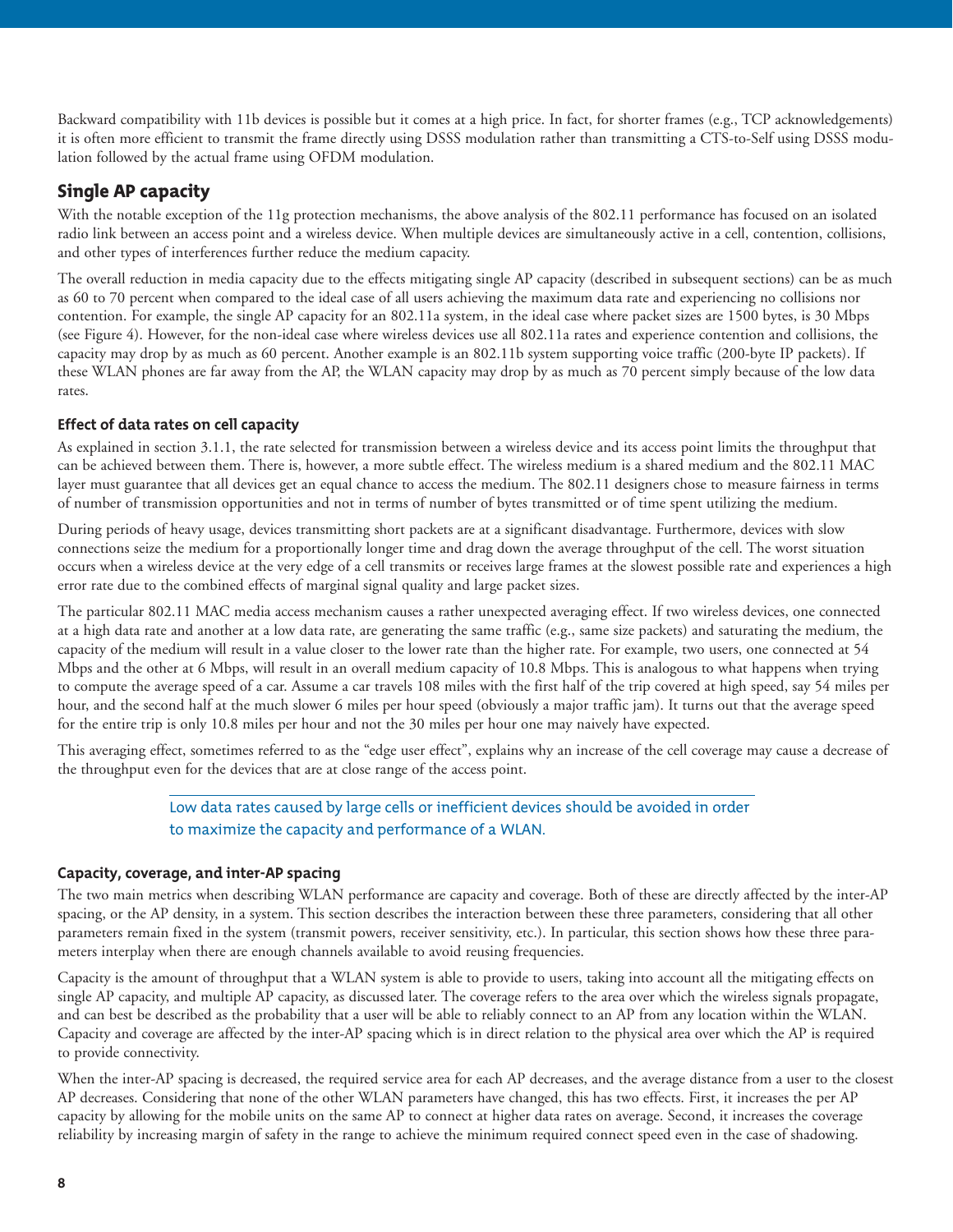Coverage reliability is further increased by the fact that, at each location, there are now more likely overlapping RF signals from different APs arriving from different directions and providing more chances for a good signal in the presence of obstacles. Therefore, the coverage, i.e., the probability that a user will be able to associate with at least one AP at the minimum connect speed within the WLAN system, has increased.

Figure 6 depicts an example of a WLAN deployment where in the left hand figure there are 6 cells. This example assumes that the size of the service area yields an average data rate of 12 Mbps and a total system capacity of 6 times 12 or 72 Mbps. If the AP density is doubled, and in turn the AP service area is halved, as in the depiction on the right in Figure 6, users can now connect at a higher average data rate of 24 Mbps (for the cell shown in Figure 3, reducing the service area by 54 percent increases the average rate from 12 to about 24 Mbps). This yields a total system capacity of 12 times 24 or 288 Mbps. So by reducing the area an AP serves, thus allowing for increased average data rates, the available system capacity can be increased by more than the factor of AP density increase. Note that the circles in Figure 6 are depicting the 9 and 18 Mbps service area per AP respectively and not the coverage area. The coverage area per AP for both figures will be the same—a much larger circle than the ones in either side of the figure.



*Figure 6. AP service area vs. capacity*

Decreasing the service area of an AP increases its capacity. Assuming they can all use different frequencies, increasing the density of APs in an area results in an increase of the overall WLAN capacity due to: 1) the increased number of APs and 2) the increased per-AP capacity. Doubling the number of APs in an area more than doubles its capacity!

This increase in capacity is only assured if enough non-overlapping channel frequencies are available for complete coverage of the denser layout without requiring any frequency reuse. If this is not the case, co-channel interference could affect the overall capacity to the point of dramatically reducing or even completely negating the benefits of the smaller AP service areas. For 802.11b and 802.11g with only three non-overlapping channels, this will often be a limiting factor in medium and large WLAN deployments.

Also, mobile units that have efficient roaming so as to continually connect to the "best" AP, i.e., the AP that gives them the highest data rate, are required to in order to achieve a capacity increase. Otherwise, since the transmit power and the coverage per AP have not changed, devices may be able to connect to multiple APs reliably, just at different rates. If a user moves into another AP's service area but remains associated with the previous AP, it may need to use a lower data rate and may thus create the edge user effect described in the previous section.

#### **Contention and collisions**

Instead of the familiar collision detection mechanism used in wired Ethernet networks, 802.11 wireless LANs utilize a collision avoidance mechanism to arbitrate between devices trying to access the shared wireless medium.

A little contention improves the medium efficiency: if a few devices try to simultaneously access the medium, the one that draws the shortest backoff interval gets to transmit while the others wait for the next transmission opportunity. The medium utilization is slightly increased as a result of the shorter deferrals.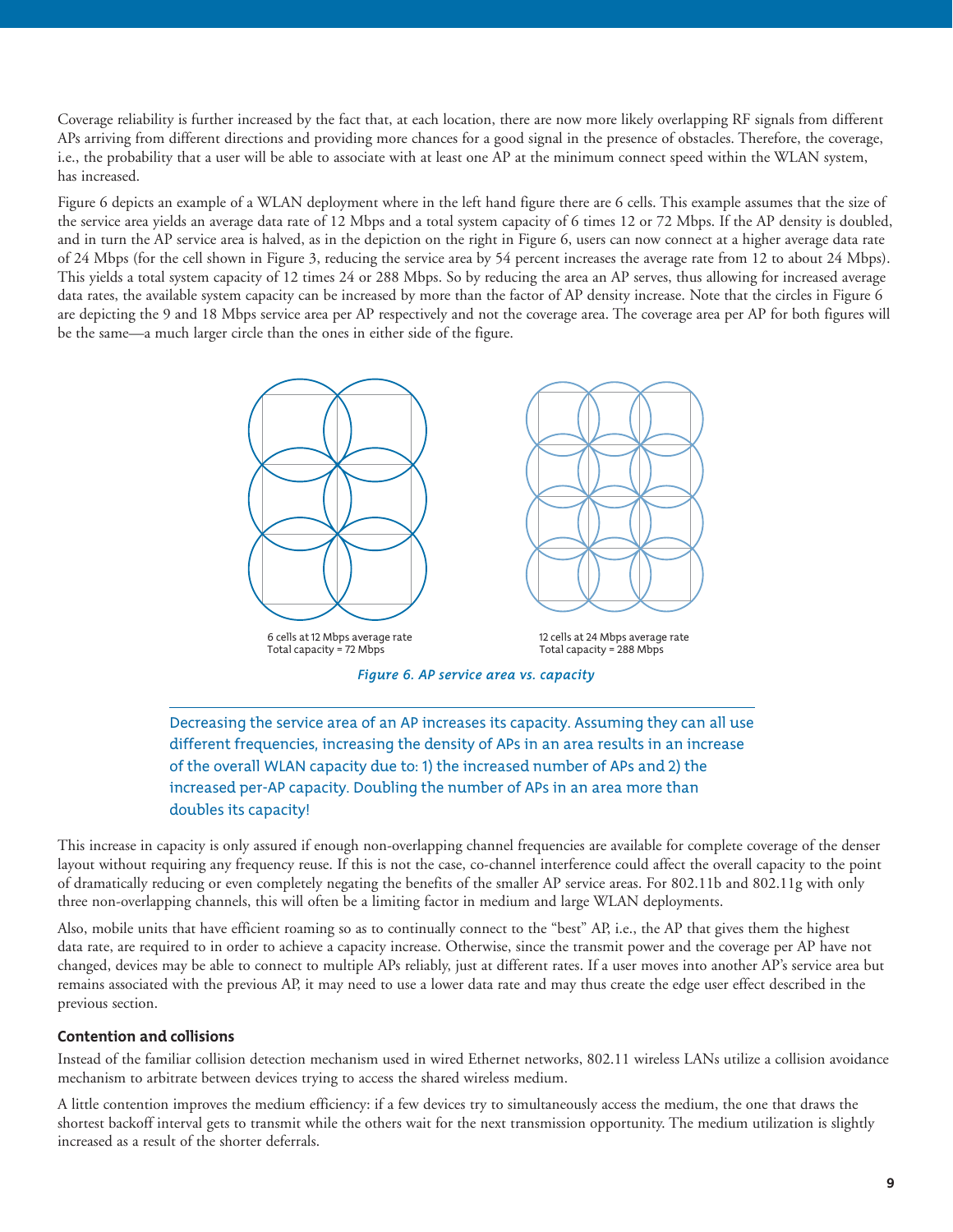Unfortunately, too much contention reduces efficiency: if many devices try to access the medium at the same time, chances are that two or more transmissions will collide. When this happens, the entire duration of the longer transmission is wasted. Furthermore, the devices involved in the collision are forced to wait even longer before attempting to transmit again. Scarce bandwidth is wasted by collisions.

The bandwidth of a wireless LAN cannot be divided up between arbitrarily large numbers of devices. To keep the medium efficiency high, the probability of collisions must be kept low (e.g., a few percent).

> The number of active wireless devices that can be efficiently supported in a WLAN cell is limited. If the number of active devices is too high, collisions could destroy the system performance.

# Multiple APs, co-channel interference, and capacity

As long as radio frequencies are not reused, the capacity of a WLAN composed of multiple access points is essentially the sum of the single AP capacities of the constituent cells. As soon as the number of access points increases beyond the number of available frequencies, care must be taken to minimize the amount of interference between cells using the same frequencies.

Co-channel interferences are caused by the transmissions of devices in remote cells using the same frequency channel. These signals are usually too faint to be properly detected outside of the originating cell but are still strong enough to disrupt traffic in the nearby cells using the same frequency.

Co-channel interference occurs because of the very nature of the wireless medium: radio signals are not confined to the cell from which they emanate but rather propagate in all directions. Fortunately, even in the absence of obstacles, radio signals get weaker the farther away they travel from their source. Frequency planning involves reusing frequencies across a two- or three-dimensional space while positioning cells that use the same frequencies as far away as possible from each other to minimize interferences.

Wired networks can be scaled by adding additional bandwidth or additional links in order to increase overall user throughput. In large WLAN deployments, however, when frequencies must be reused and co-channel interference is the limiting factor, adding more APs to the system in an attempt to increase capacity may actually have the opposite effect as the amount of interference traffic increases, causing the system performance to drop further.

The overall reduction in media capacity due to co-channel interference effects can be as much as 85 percent when compared to the ideal single AP case when all users achieve the highest data rate. For example, using a packet size of 1500 bytes, in an 11a, two-dimensional, multiple-AP system the capacity can drop by as much as 85, 75, or 60 percent for a reuse plan of 4, 7, and 12 frequencies respectively. In an 11b system supporting voice traffic (200-byte IP packets), the capacity can drop by as much as 80 percent when the three nonoverlapping channels are used.

#### **Frequency planning**

Frequency planning involves assigning frequencies to access points in a way that maximizes the distance between cells using the same frequency (the reuse distance). For a given cell layout, a larger number of frequencies implies a larger reuse distance. The number of frequencies used in the planning is called the reuse plan. Figure 7 below illustrates the concept of frequency planning on an ideal hexagonal grid. The layout on the left uses seven different frequencies and each frequency is used exactly seven times. The access point at the center of the network is surrounded by a ring of six cells using the same frequency (denoted by the blue color).



*Figure 7. Frequency planning in two dimensions*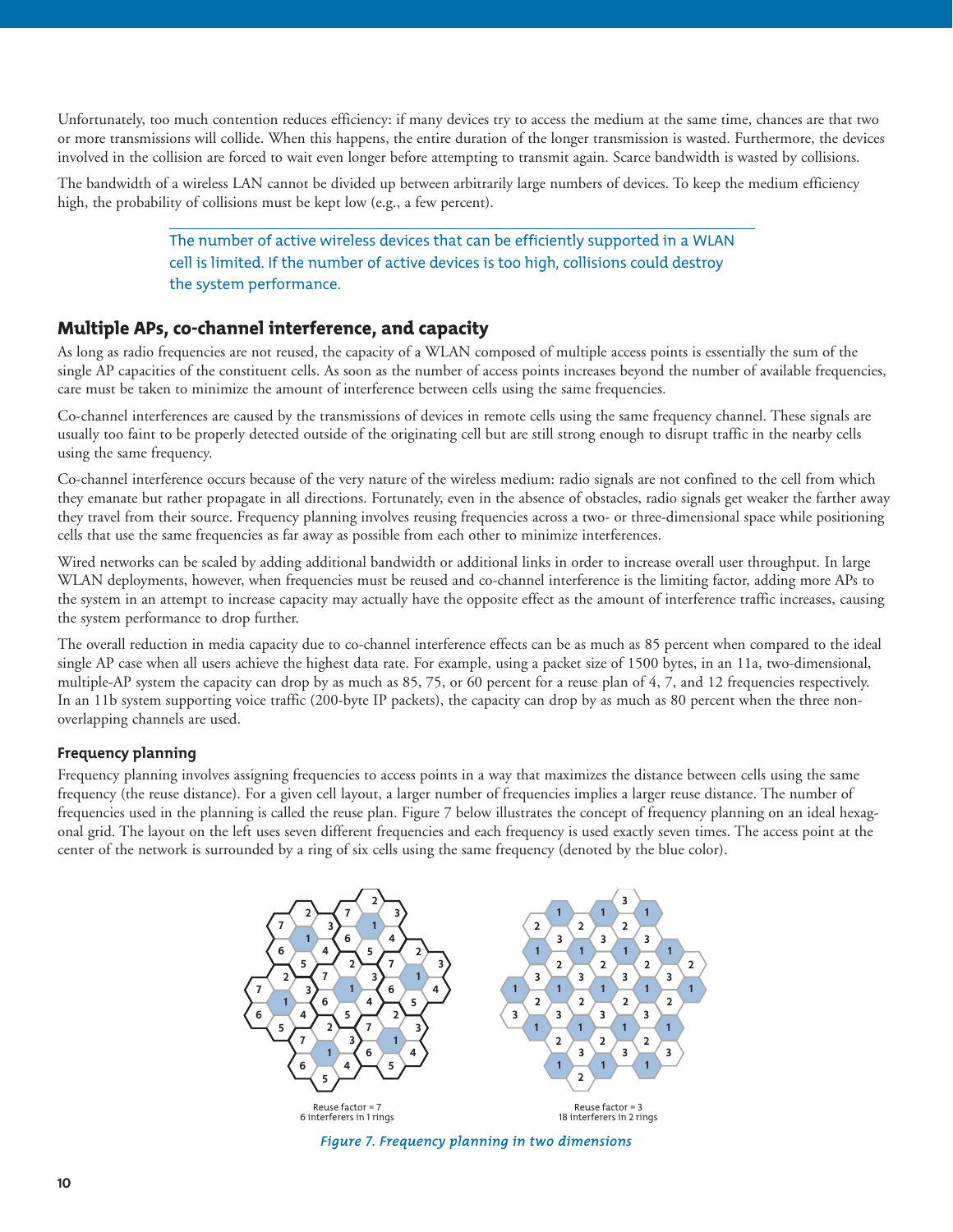The layout on the right of Figure 7 uses only three frequencies. The center access point is surrounded by 18 cells using the same frequency. These cells are likely to generate noticeable interferences when their traffic load is high. Furthermore, in this case the first ring of interferers is 35 percent closer to the central access point than it was when seven frequencies were used.

In two dimensions, for a given cell size, the maximum reuse distance that can be achieved on a regular grid (square or hexagonal) grows as the square root of the number of available frequencies: for example, the distance that can be achieved with 12 frequencies is double the distance that can be achieved with only three. This doubling of the reuse distance translates into a significant reduction of the level of interferences (about 9 dB).

In a real world deployment, frequency planning may involve exploiting barriers to the propagation of radio signals that are present in the environment. For example, concrete walls or floors can be used very effectively in conjunction with distance to prevent access points using the same frequencies from interfering with each other.

> In order to minimize interferences, cells using the same frequency should be kept as far away from each other as possible by using all the available non-overlapping channels. Simulations and practical experience show that the number of frequencies must be greater than three to achieve suitable reuse distances in large WLANs.

#### **Co-channel interference and noise rise**

In North America, the number of non-overlapping channels available for WLANs in the 2.4-GHz band is three. In the 5-GHz band this number is presently 13 and is expected to increase soon to 24. For deployments requiring fewer frequencies than are available, the range and capacity of a single access point deployment is possible in each of the cells. There is no interference between cells and the total capacity of the network grows linearly with the number of cells (Figure 8a).

Unless the number of available frequencies is very large, a large WLAN deployment will require some amount of frequency reuse. If frequencies are reused and the reuse plan is sufficiently large, traffic in other cells using the same frequency band will result in an increase of the background noise of a given cell. The amount of noise rise depends on the traffic load in the interfering cells and the reuse plan.

A key parameter related to the frequency reuse factor and governing the co-channel interference phenomenon is the ratio of the distance between interfering cells to the cell radius (i.e., not the absolute cell size). Increasing the cell size does not alleviate the co-channel interference problem: with a larger cell radius the interference is reduced because the interferers are further away but the cell edge is equally further away from the access point and the signal strength is reduced in the same proportion as the interferences.





(a) Single AP range and capacity is possible for small deployments. Cell radius should be conservative with significant overlap.



(c) Interference increases with traffic, reducing the capacity and range substantially in a loaded system.

(b) Large deployments require channel reuse and co-channel interferers. For a lightly loaded system, range is similar to the single AP case.



(d) Cell radius should be conservative with enough overlap to prevent the formation of coverage gaps as the load increases.

*Figure 8. Impact of co-channel interference*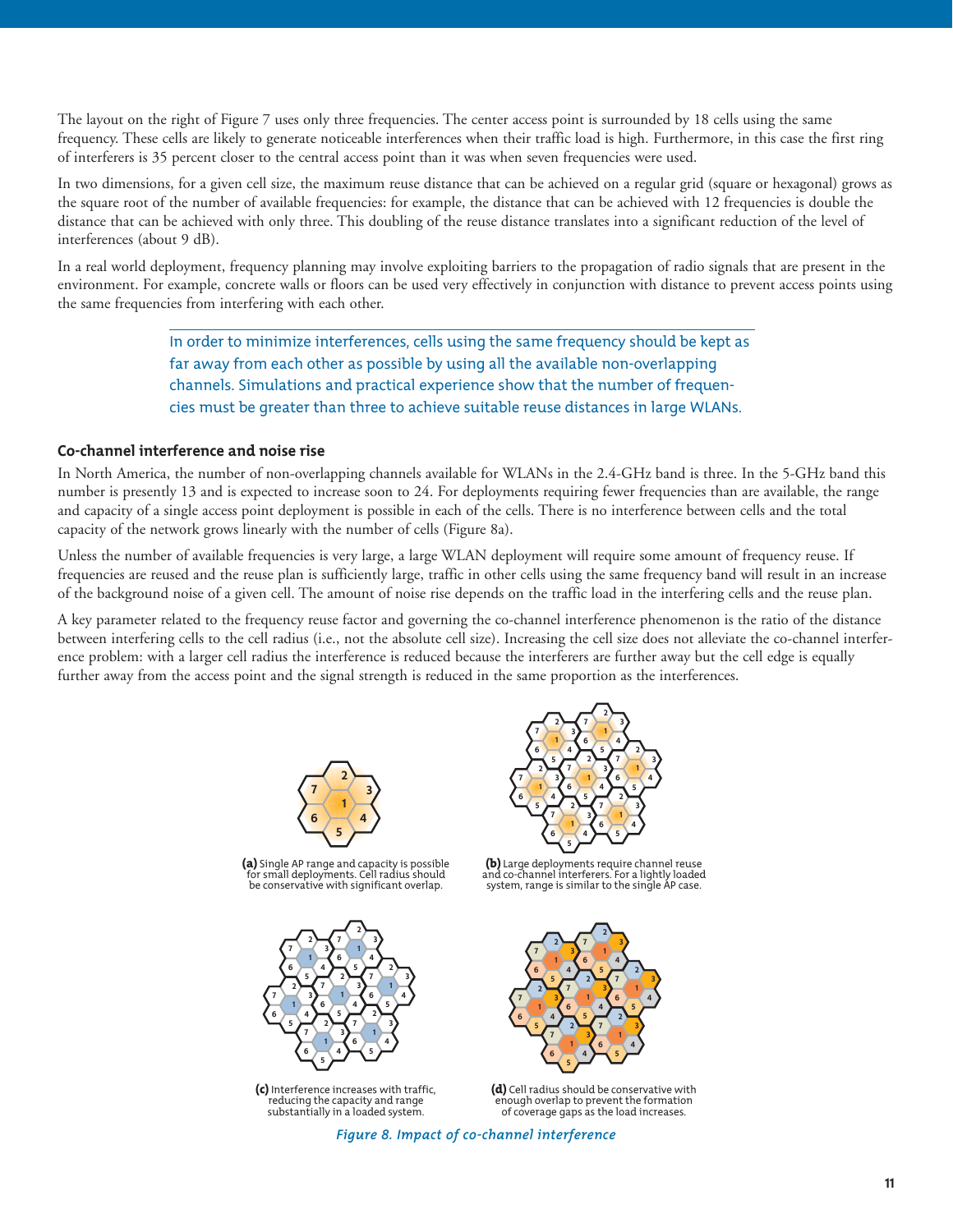In a lightly loaded WLAN with a sufficiently large reuse factor, the noise rise due to co-channel interferences is negligible: the range and capacity of a cell are essentially the same as that of a single access point deployment (Figure 8b).

In a heavily loaded WLAN, interferences from neighboring cells using the same frequency band significantly increase the level of background noise, thereby reducing the *Signal to Noise Ratio (SNR)*, the capacity, and the range of the cell (Figure 8c). Increasing the signal strength does not solve this problem since the level of noise due to co-channel interference is proportional to the signal strength.

If the WLAN was not designed with sufficient overlap between cells, coverage gaps may result from this reduction of the cell range. Connect rates and overall cell capacity will also drop as the background noise rises (Figure 8d). This effect will only manifest itself in a heavily loaded wireless system and will typically<sup>4</sup> not be detected during the initial site survey.

> For a given cell layout, the noise rise due to co-channel interferences is essentially independent of the transmit power and the cell size. The frequency reuse factor, the traffic load, and the way radio signals propagate in the environment are the key parameters affecting the noise rise.

#### **Interference in three dimensions**

The above analysis assumed a two-dimensional cell layout. WLANs are often used in multi-storey buildings where possible interferences from the floors above and below must also be taken into account. Figure 9 shows a frequency plan for a large building. Eight different frequencies are used in this plan: the four odd-numbered frequencies are used on the odd-numbered floors and the even-numbered frequencies are used on the even-numbered floors. The frequency plans for the floors and the corresponding plans for vertical sections are shown on the left and right sides of the picture respectively. The cells using frequency 1 are colored in blue. As can be seen by the large number of cells in close proximity of each other in the perspective view at the center of the figure, the interference problem is potentially much more serious in three dimensions.



*Figure 9. Frequency planning in three dimensions*

First of all, in three dimensions, a greater reuse factor is required to achieve the same reuse distance. In two dimensions, the reuse distance grows as the square root of the reuse factor; in three dimensions, it only grows as the cube root. In other words, if a reuse factor of four was necessary to achieve a given reuse distance in two dimensions, eight frequencies would be required in three dimensions. More worryingly, nine frequencies in two dimensions would imply 27 frequencies in three dimensions.

Secondly, because in three dimensions a cell also has neighbors above and below, the number of close interferers is doubled in the threedimensional equivalent of the hexagonal cell packing: there were only six interferers on the first ring in two dimensions, but there are 12 close interferers in three dimensions (e.g., four on the same floor, four above, and four below). For the same reuse distance, this doubling of the number of interferers could potentially result in a 3 dB noise rise. Alternatively, an even greater reuse factor would be required to compensate for this effect.

Finally, in three dimensions, the number of interferers that are further away grows as the square of distance (vs. linearly in 2D): there are 10n<sup>2</sup>+2 interferers in ring n in three dimensions whereas there are only 6n in the corresponding ring in two dimensions. For example, there are 42 interferers in the second ring of interferers in three dimensions but the corresponding number in two dimensions is only12.

 $4$  A notable exception is when the interference is generated by an already established nearby Wireless LAN.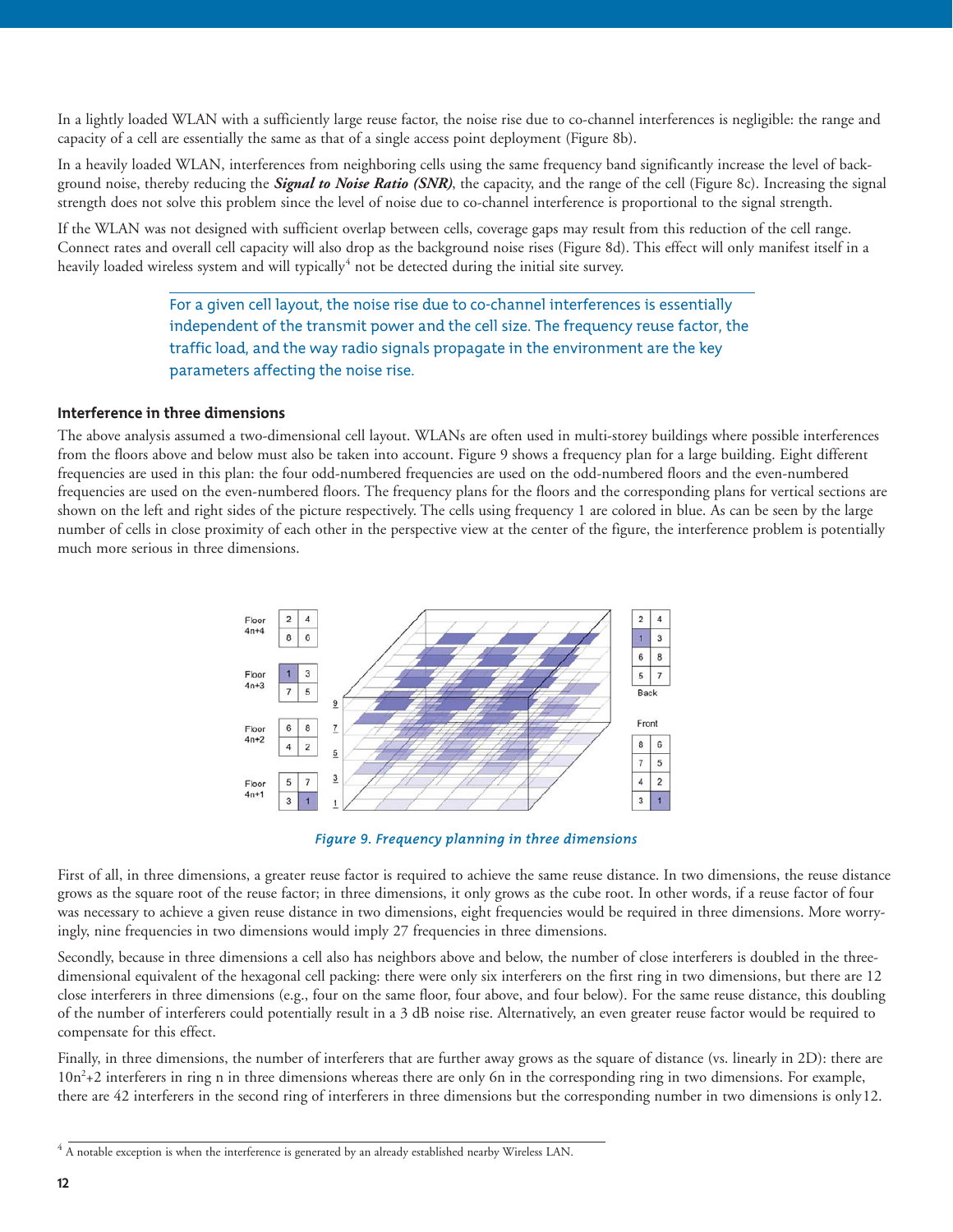Fortunately, techniques are available to mitigate these effects. For example, concrete floors attenuate radio signals in the 2.4- to 5-GHz range by several decibels. This increases the effective distance between cells on different floors. In addition, antenna technology such azimuth control can be applied to confine most of the radio energy emitted by access points to the floors where they are deployed. This, however, does not work for the mobile wireless devices that, since they have no predetermined spatial orientation, must use omni-directional antennae.

> Co-channel interference issues are more challenging in multi-storey buildings requiring even more distinct channels to ensure adequate separation of cells using the same frequency.

# Application requirements

Wireless capacity is a finite, somewhat scarce resource and, therefore, engineering with reckless abandon, as is customary for wired LANs, is usually not an option for WLANs. A good handle on the applications and the load they will generate is essential to avoid overestimating the cost of the WLAN. Furthermore, because of the shared nature of the wireless medium, deploying too many access points might simply contribute to polluting the air waves without any tangible increase in capacity.

Key application parameters to consider when planning a WLAN deployment include the application mix (e.g., the relative proportion of voice and data traffic), the expected traffic demands (e.g.,WLAN voice usage will be a lot heavier if wireless phones replace rather than supplement desktop phones), and the application performance requirements.

These application requirements must eventually translate into constraints for the WLAN deployment such as minimum rate and maximum cell coverage.

# Quality of experience

The quality of experience is the overall performance of a system from the point of view of its end-users. It is a measure of how the system enables the users to do what they need to do when they need to do it. The performance metrics and performance targets used to assess the user's quality of experience depend upon the type of application.

#### **Data applications**

For data applications, the time elapsed between the moment the user issues a command and the time when the output of the command is displayed at the user's device is a key measure of the perceived quality of the system. Different applications have varying response time requirements.

Interactive applications such as, for example, terminal emulation, in which users issue commands and expect 'immediate' results, typically require end-to-end, round-trip delays of less than 400ms. This may seem like a lot but includes not only the network propagation, serialization and queuing delays, but also the TCP timeouts and retransmissions, and the processing delays in the end systems. The wireless link rate has only a limited effect on the response time when small amounts of data are transmitted. The delay and quality of the connection (i.e., the probability of losses caused by transmission errors or buffer overflows) are the most important factor in providing good quality of experience for applications that use small transactions.



*Figure 10. Impact of delay on browser-based applications*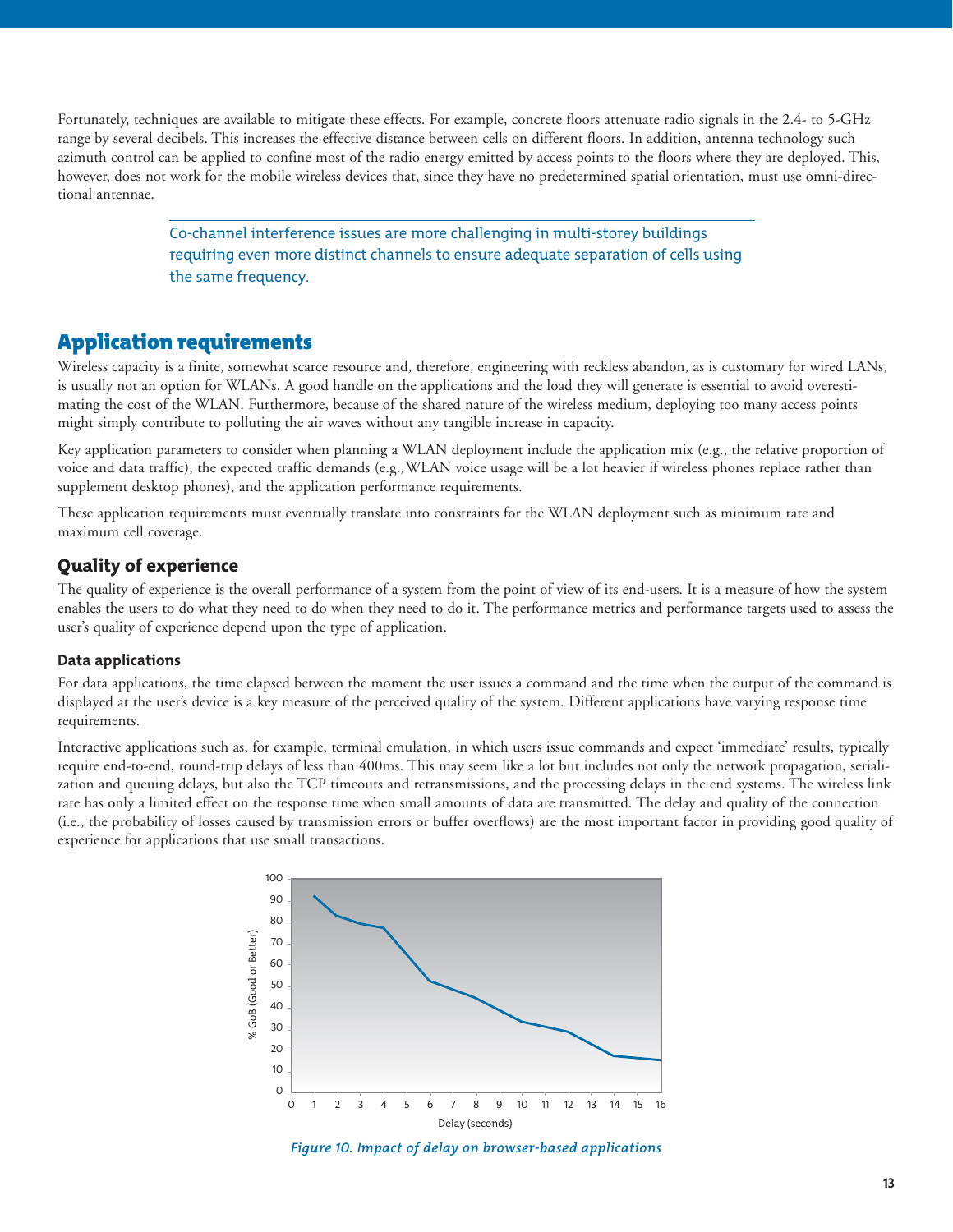For applications in which larger amounts of data are transferred (i.e., a few kilobytes) such as e-mail and browser-based applications, users are usually prepared to tolerate longer delays of the order of a few seconds. As shown in Figure 10 above, user satisfaction decreases dramatically when this delay is more than four seconds. Because of the larger amount of data that must be transferred, the rate of the connection is more important in this case. Link quality remains essential though because TCP, the transport protocol used by a majority of data applications, interprets packet losses as an indication that it should slow down its transmission rate. Even if the link rate is high, the TCP throughput will not be very high unless the packet loss rate remains quite low.

> The throughput and quality of a connection are related to the probability of losses caused by transmission errors or buffer overflows. A loss rate of less than 1 percent (preferably less than 0.1 percent) is recommended to achieve satisfactory quality of experience for TCP-based data applications.

#### **Voice**

Voice applications are very sensitive to delay and distortions. Conversational voice has much more stringent delay requirements than streaming audio (e.g., voice mail).

For excellent conversational voice quality of experience, the end-to-end one-way delay should be less than 150 milliseconds (see Figure 11 below). Beyond this point some users may notice the excessive delay. When the one-way delay exceeds 300 milliseconds many users will most probably be dissatisfied with the voice quality.

A number of factors contribute to the one-way delay of VoIP connections and, therefore, the WLAN can only use a small fraction of the total 150 milliseconds delay budget. Significant contributors to the delay include the packetization delay (typically 20 or 30ms but could be more if larger packets or codecs requiring a look-ahead are employed), the propagation delay (five milliseconds per 1000 kilometers in optical fiber could result in a 30-milliseconds delay for a trans-continental call), and the de-jitter and playout delay (in some implementations this may be as high as the packetization delay—20 or 30 milliseconds even if the actual jitter is low). Other delay contributors include processing delays in the end systems and queuing delays in the network routers and switches<sup>5</sup>. In the case of a long distance call, the fraction of the delay budget that can be spent in the WLAN is typically less than half<sup>6</sup> of the 150 milliseconds total.



*Figure 11. Impact of delay on perceived voice quality*

Distortions include artifacts caused by inadequate sound level, echo level, speech interruptions, packet loss, and codec artifacts. Frequent interruptions of the speech path due to network failures (e.g., during handoffs) should not exceed 80 milliseconds. Long interruptions of three seconds or more are perceived as a call drop. These can only be tolerated if they are very infrequent.

> In the absence of sophisticated packet loss concealment, the packet loss rate should be kept below 0.1 percent for conversational voice applications. Interruptions of the speech path during handoffs should generally not exceed 80 milliseconds.

<sup>&</sup>lt;sup>5</sup> Besides the WLAN deployment, an assessment of the wired LAN is required prior to any IP Telephony deployment to ensure that it does not become the bottleneck.

 $<sup>6</sup>$  In fact the WLAN delay would need to be a lot less if both ends of the call are on a WLAN or if packetization is happening twice in the call (packet-</sup> TDM-packet call).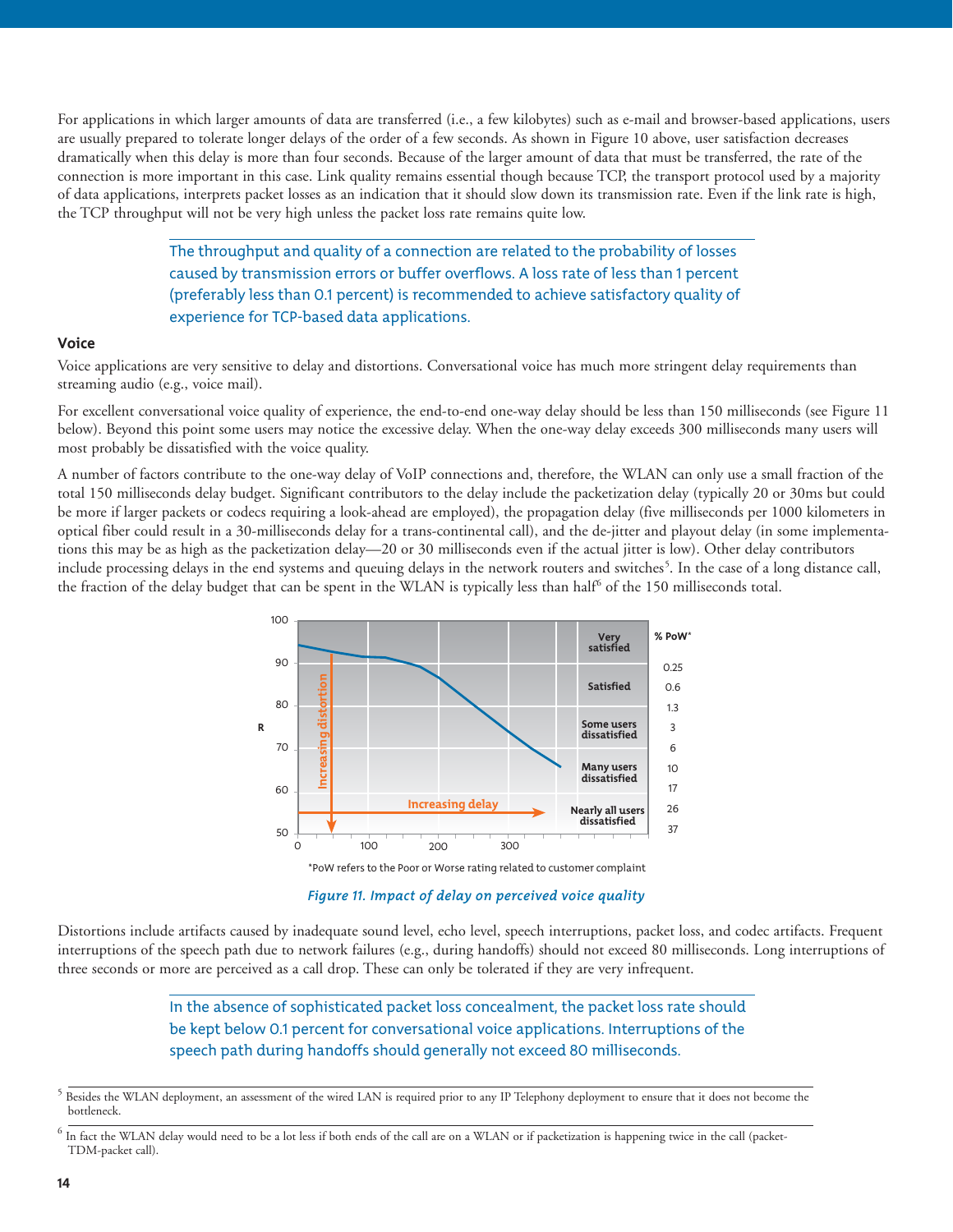#### **Mixed voice and data applications**

The traffic streams generated by voice and data applications have very different characteristics and it is even more challenging to meet the requirements of both types of traffic with one network. Voice traffic is made up of short packets fairly evenly distributed in time. As long as they do not exhaust the medium capacity, several voice streams can coexist on the wireless LAN without any noticeable impact on voice quality.

Data applications, on the other hand, tend to generate bursts of rather large packets. These bursts often involve several kilobytes of data. Bursty streams can coexist on the same LAN without any significant degradation of data application performance. But in a wireless network, if no precautions are taken, even a single bursty data stream can temporarily saturate the medium and cause voice quality impacting delays and losses on an otherwise lightly loaded WLAN.

A mixed voice and data environment deployed with the current 802.11 standard is unlikely to result in satisfactory quality of experience, especially for the voice users. In the absence of any QoS mechanisms, a very effective workaround involves separating voice and data traffic users by frequency bands, such as, for instance, using 802.11b/g for voice users and 802.11a for data users. This approach is relatively easy to implement with multi-mode APs but requires two channels per cell, one in the 2.4-GHz band and another one in the 5-GHz band. More importantly, the number of frequencies available for planning each of the voice and data WLANs is smaller and the co-channel interference problems are therefore more serious in a large deployment.

QoS mechanisms are the most efficient way to ensure that the voice traffic gets higher priority access to the wireless medium than the competing data traffic, and will thus allow for a more satisfactory quality of experience when voice and data traffic share the same channels. Once standard QoS mechanisms are supported by multi-mode devices, the combined channels available in the 2.4- and 5-GHz bands can be used to engineer large WLANs.

> The advent of multi-mode 802.11a/g wireless devices supporting WME QoS mechanisms enables a positive wireless multimedia experience.

# Typical traffic requirements

Applications requirements must be characterized in terms of a typical traffic load and associated performance metrics such as delay and packet drop rate.

#### **Data**

Unlike conversational voice traffic which consists of a steady, uninterrupted stream of packets<sup>7</sup>, data traffic tends to be bursty with short spurts of intense activity separated by long idle periods. The total amount of traffic generated by interactive data applications tends to be very small on average. For planning purposes, this traffic should be characterized either by collecting representative traffic traces or, if this is not an option, by estimating it based on similar deployments.

For example, for good Web browsing performance in a typical office environment, the total number of users connected to an 802.11b access point should not exceed 30. This figure assumes that most users are connected at 11 Mbps and the rest at 5.5 Mbps. The number of data users that could be simultaneously supported on an 802.11a access point is roughly three to four times higher than that of 802.11b, assuming most users are sufficiently close to the access point for connecting at high rates (24 Mbps or higher).

In a mixed voice and data environment, the total number of active users should be kept substantially lower to guarantee good performance for the low priority data applications.

#### **Voice**

The load generated by a single VoIP call on a WLAN is a function of three factors: the packetization interval, whether voice activity detection is enabled, and the type of codec employed.

The packetization interval dictates how many packets per second are generated by a voice call and is by far the most important factor in controlling the WLAN load. Since the number of voice packets is inversely proportional to the packetization interval, it is tempting to use long packetization intervals<sup>8</sup>. Unfortunately, because of its impact on the one-way delay, the packetization interval cannot be too large. In order to mitigate some of the 802.11 overheads, VoIP deployments on 802.11 WLANs often use 30 milliseconds packetization intervals that are longer than the 20 milliseconds intervals habitually used in wired networks.

 $\frac{7}{2}$  Even when silence suppression is enabled, voice traffic is pretty much constant with at least one side of the conversation active at any time.

<sup>&</sup>lt;sup>8</sup> The reduced number of packets also increases the battery life of small devices, an important consideration for 802.11 wireless phones.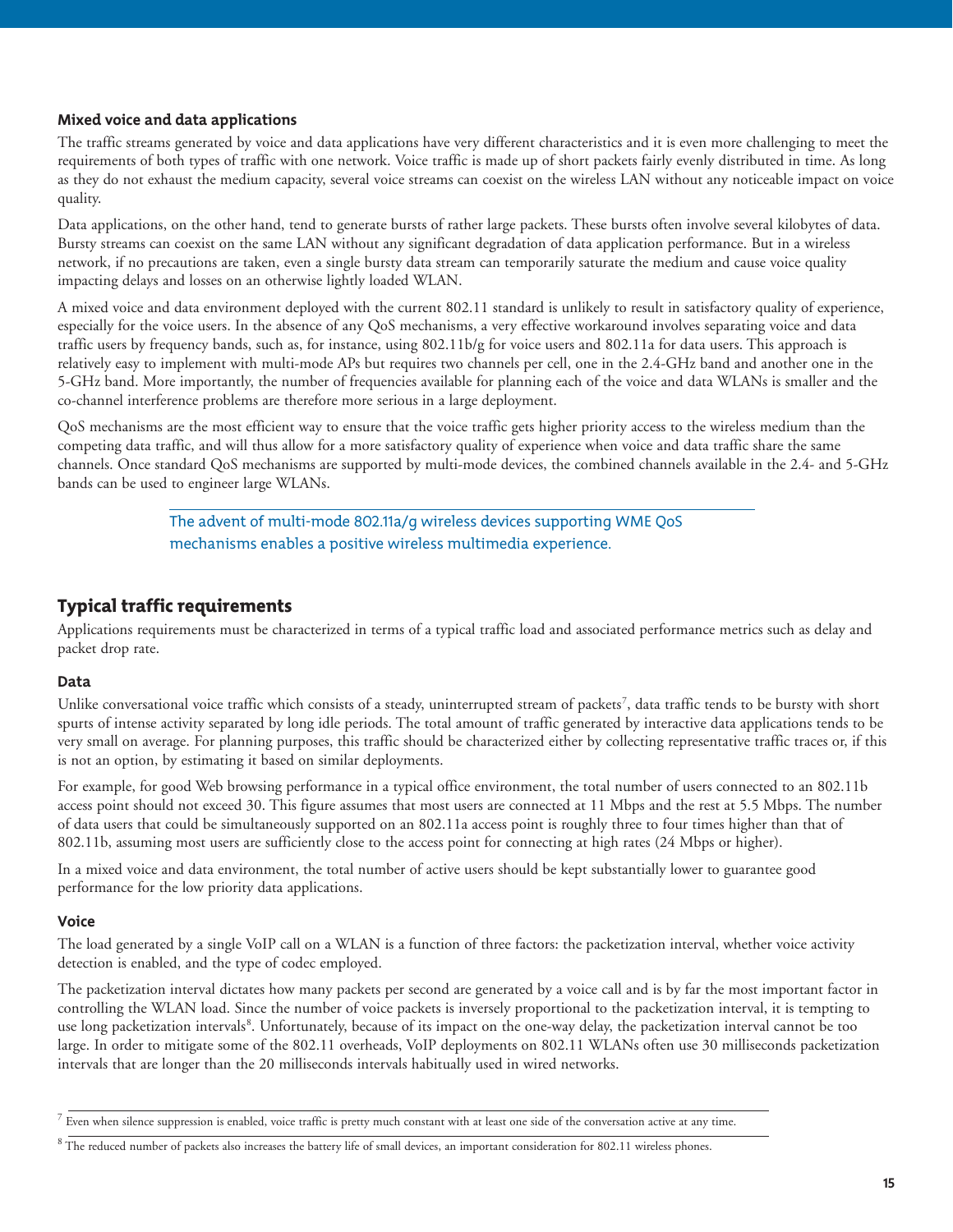Because it also affects the number of packets, silence suppression could successfully be used to reduce the load generated by voice traffic. The more aggressive the silence suppression is, the higher the savings (and the more severe the voice clipping). With very aggressive settings, it is possible to reduce by as much as 40 percent the total number of voice packets, provided the resulting degradation in voice quality can be tolerated.

Finally, the choice of codec affects the size of the VoIP packets but not their number and in fact has only a very small influence on the WLAN load. Because of the high encapsulation and 802.11 overheads, a codec that compresses the voice signal has a very small impact on the WLAN capacity. For example, the time required to transmit at 11 Mbps a 30 milliseconds G.711 voice packet on an 802.11b WLAN is 798 microseconds on average. The time required to transmit the equivalent G.729 packet is 645 microseconds. The eight-fold voice compression afforded by the G.729 codec translates into a measly 19 percent reduction in the WLAN load. Such a small saving usually does not warrant the degradation in perceived voice quality caused by the compression artifacts<sup>9</sup>.

In order to plan the WLAN, the anticipated number of simultaneous calls must be estimated. This will depend on a number of factors such as the expected user density and the amount of time users are expected to spend on the phone. For instance, if wireless phones completely replace the wired phones, voice traffic on the WLAN will be much higher than if they merely supplement them.

# WLAN planning

Planning a WLAN deployment requires a fair amount of site specific information. Some of this information, such as floor plans, target coverage area, location of Ethernet switches and hubs, and density distribution of the user population (e.g., cubicle square footage in a cube farm) could be obtained in advance from the customer. When it is available, this information can provide a rough estimate of the number of access points required to achieve the coverage and capacity targets of the wireless LAN. Nonetheless a thorough site survey may be required to determine the optimum placement of access points, especially in hostile environments.

# Site survey

The physical environment of the planned WLAN must be well characterized. If possible, blueprints or floor plans should be obtained prior to conducting the site survey. If these are not available, floors plans will have to be drawn during the site survey.



#### *Figure 12. Site survey view*

Data about the physical environment (coverage area shape and obstructions) and radio conditions (signal strength and interferences) that is collected during the site survey is typically represented graphically. In the figure above, the color-coded signal strength is overlaid on top of a floor plan showing the access points' locations.

<sup>&</sup>lt;sup>9</sup> Some VoIP implementations do not support voice activity detection for the G.711 codec. A motivation for using the G.729 codec in a WLAN deployment might be that VAD is an integral part of the standard.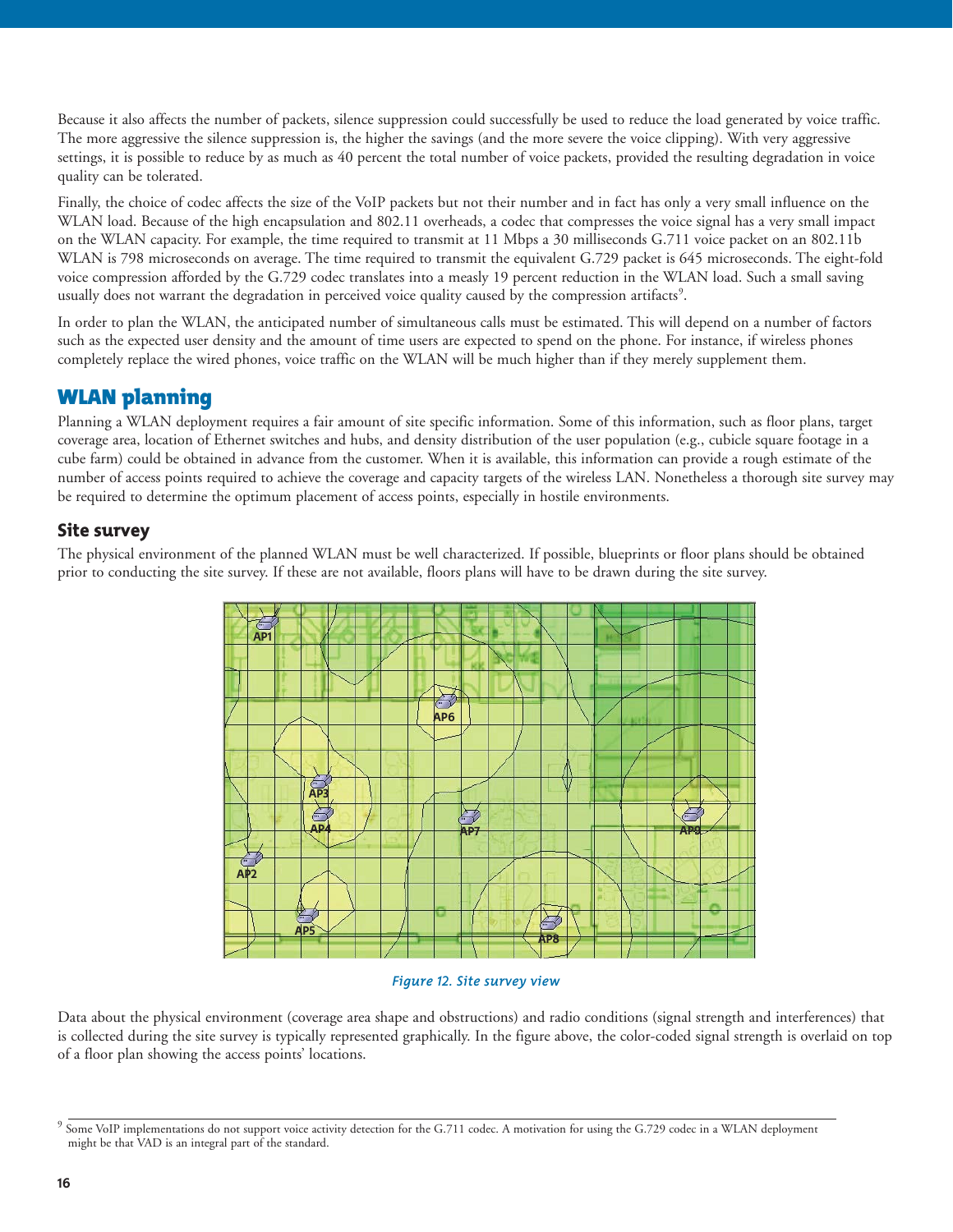#### **Coverage area**

The size of an area fails to take into consideration its shape. A narrow, elongated area such as, for instance, a hospital wing may require more access points than its surface area would indicate. This is simply because some of the roughly circular coverage of the access points will necessarily fall outside the area of interest. Generally, irregular areas will require more access points than regular ones or external antennae with specific radio propagation patterns (see Figure 13). For example, semi-directional antennae could be used to provide coverage from the side of an atrium and highly directional antennae would be useful down hallways.

Conversely, if the coverage area includes multiple adjacent floors, depending on the type of floor building materials, it may be possible to take advantage of the fact that radio signals penetrate through ceilings to provide coverage between floors. For example, coverage of a three storey building might be achieved by deploying access points only on the first and third floors.

#### **Obstructions**

In addition to the shape of the coverage area, other physical characteristics such as the types of building materials used for the floors and supporting walls are required for proper placement of the access points. Details about building materials may be gathered from a blueprint. Care should be taken to mark on the floor plan obstructions such as large concrete or marble columns or metallic objects that might hinder the propagation of radio signals.

Metallic filing cabinets, fire doors, elevator shafts, air ducts, and suspended fluorescent light casings cause reflections of the radio signals resulting in severe disruptions. Water absorbs the radio frequencies used by Wireless LANs. Fish tanks or waterfalls that are often used to decorate atriums or commercial spaces constitute impenetrable barriers to WLAN radio signals.



*Figure 13. Antenna types and radio patterns*

Other impediments to the propagation of WLAN radio signals can be easily overlooked. Energy-efficient glass windows use microscopically thin, virtually invisible, metallic layers to suppress radiative heat flows. To reduce convective heat transfers, argon gas is used instead of air to fill the gap between the sheets of glass. As it turns out, argon gas absorbs radio energy around 2.45 GHz. These energy-efficient windows, although perfectly transparent to visible light, are practically impenetrable to the 802.11b radio signals. Wireless coverage of a patio area might not be possible from an access point inside the building if the two are separated by energy-efficient glass walls.

#### **Interferences**

Sources of interferences such as Bluetooth equipment (using the entire 2.4-GHz band), microwave ovens (using frequencies near 802.11b channel 9) and other RF devices (e.g., cordless phones) operating in close proximity to the WLAN must be identified. Traditionally, most of the interference problems have been in the 2.4-GHz band, but, for this very reason, newer devices tend to simultaneously use the 5-GHz band which is less crowded and has many more non-overlapping channels.

In a shared environment such as a multi-tenant building or a mall, care should be taken to uncover other WLANs operating in the vicinity. These can easily be overlooked during a site survey unless a systematic scan of all the frequencies is performed.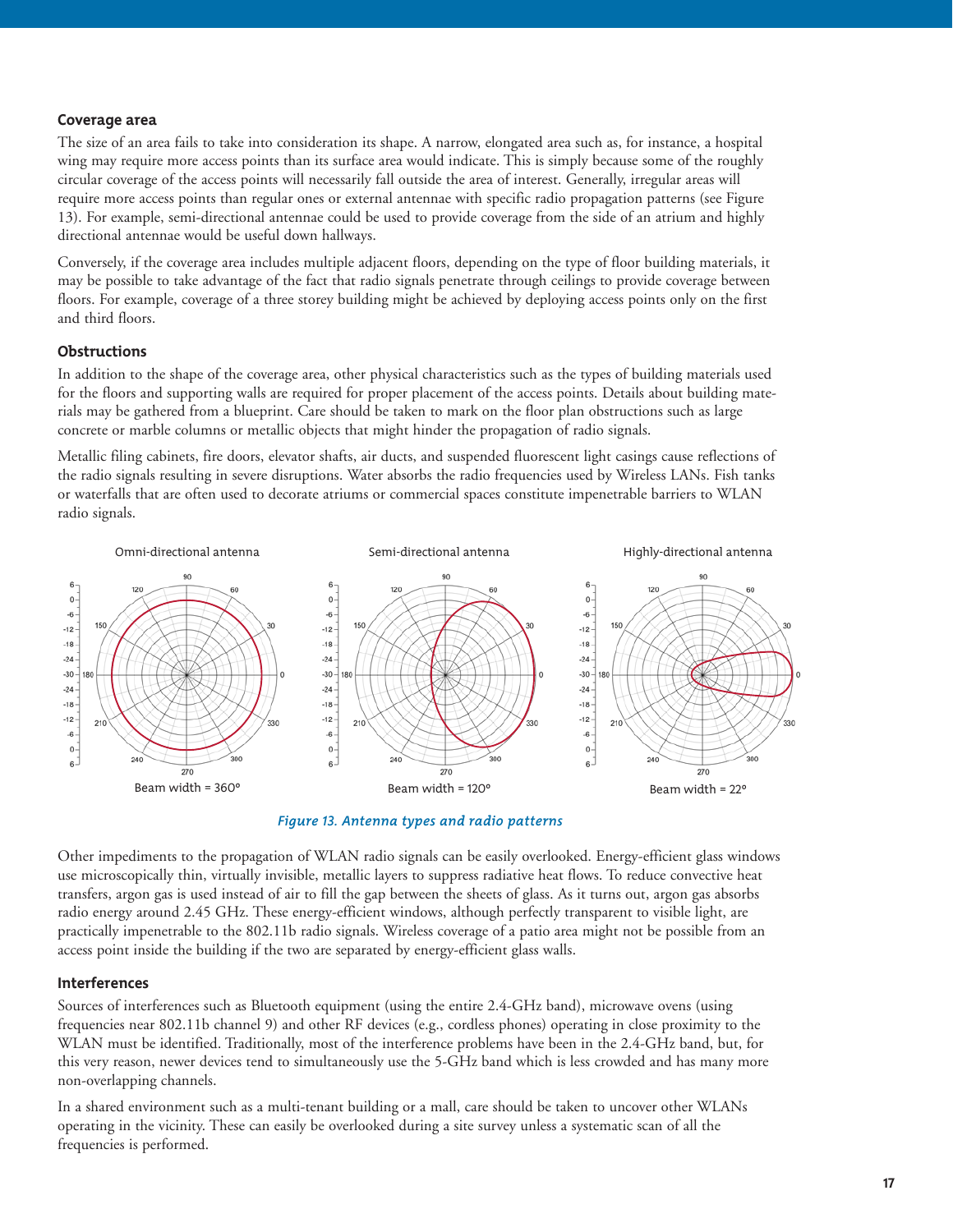## Coverage vs. capacity

Simple site surveys, while guaranteeing coverage do not by themselves guarantee capacity or performance targets will be met. Because of the very nature of the shared medium and the dependence of effective throughput on packet sizes, the WLAN traffic characteristics also need to be taken into account in order to guarantee a satisfactory performance for all users and applications.

In larger deployments where channels are reused, the WLAN performance can be degraded by co-channel interference and a simple site survey, while verifying a specific data rate with no interfering traffic, may not take into account the data rate reduction due to the noise rise<sup>10</sup>.

Due to the interactions and interferences that are only manifest in a full deployment, further analysis is required in order to guarantee both coverage and capacity. This is where automated real-time planning tools can help refine the number, placement, and configuration of access points.

The WLAN user population, the usage patterns, and the application mix will probably change over time, especially during the early phases of the WLAN deployment.

> Detailed activity reports and intelligent management systems are required to monitor the health of the Wireless LAN (e.g., adjust the power levels to minimize interferences and maximize capacity and performance), and automatically identify problem areas before they impact the users' quality of experience.

# Conclusions

In a WLAN deployment, performance and capacity are impacted by many factors ranging from the quality of the physical wireless link to the amount and type of traffic generated at the application layer. All these factors must be properly characterized and taken into account in order to meet the requirements of a high-availability, high-performance, and mission-critical environment.

Although a WLAN deployment remains a complex task and requires careful planning, quality tools are now available to facilitate the process. These WLAN planning tools can automatically determine the number, location, and configuration of access points required to meet predetermined capacity and coverage targets.

Based on environment parameters such as coverage area size and shape, and application requirements, engineering guidelines can provide a rough estimate of the number of access points and of the target cell size required to meet the Wireless LAN objectives. Site surveys help refine this initial estimate and identify good placements for the access points especially in challenging environments.

Once deployed, the access points themselves should dynamically assign channels and perform power adjustments to minimize interferences and prevent coverage holes. They should also monitor the use of the radio resources, dynamically balance the traffic load between APs, and identify problem areas before they impact the users' quality of experience.

<sup>&</sup>lt;sup>10</sup> Some site survey tools are incorporating co-channel interference into the overall performance grid; however, the noise rise is completely dependent on the type and amount of traffic being generated in neighboring areas and may be difficult to predict.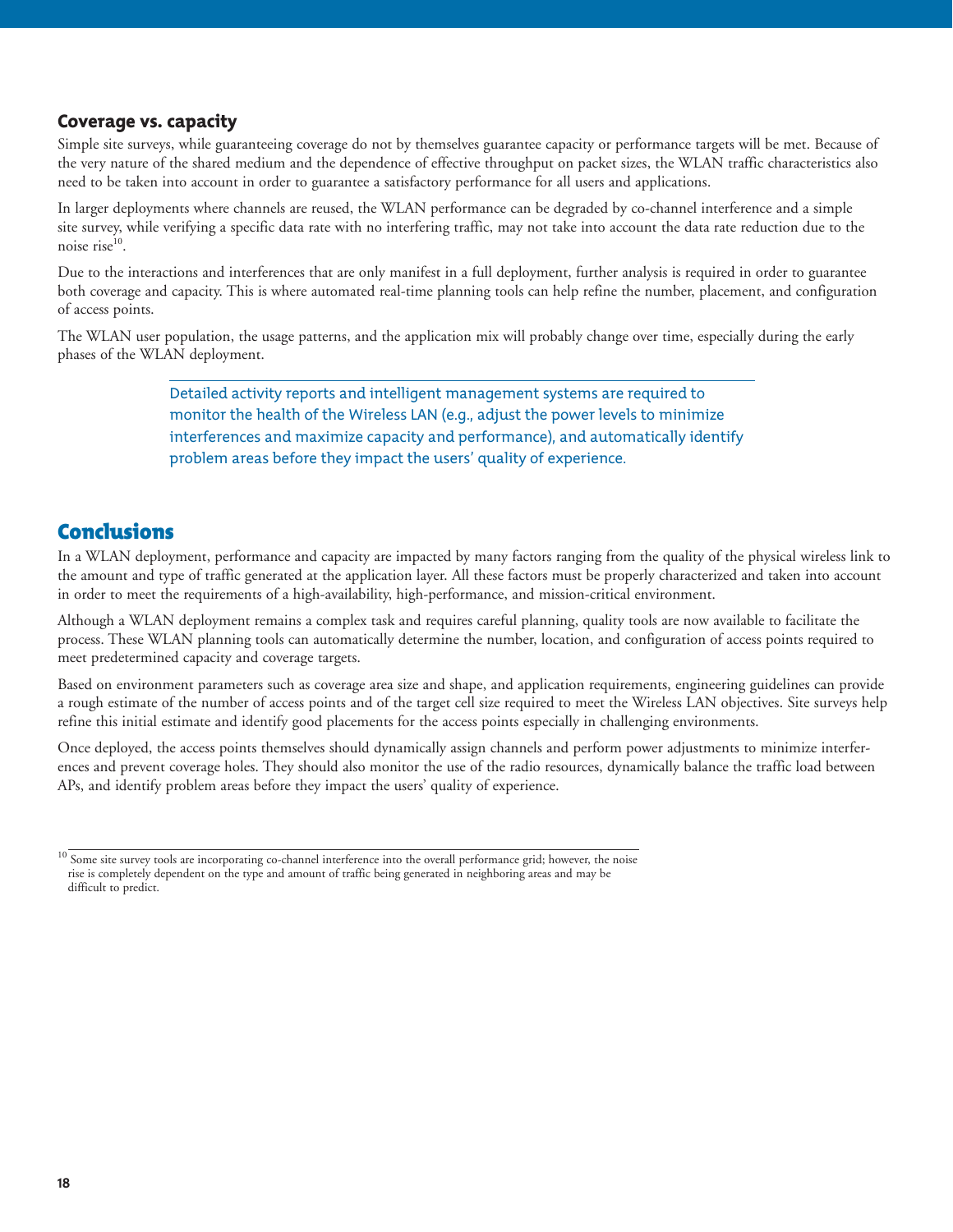# **References**<br>[802.11] IEEE

- **[802.11]** IEEE Std 802.11, *Wireless LAN Medium Access Control and Physical Layer Specifications*
- **[802.11a]** IEEE Std 802.11, *Wireless LAN Medium Access Control and Physical Layer Specifications: High-SpeedPhysical Layer in the 5 GHz Band*
- **[802.11b]** IEEE Std 802.11, *Wireless LAN Medium Access Control and Physical Layer Specifications: Higher-Speed Physical Layer Extensions in the 2.4 GHz Band*
- **[802.11g]** IEEE Std 802.11, *Wireless LAN Medium Access Control and Physical Layer Specifications: Further Higher Data Rate Extension in the 2.4 GHz Band*
- **[VoWLAN]** *Straight Talk on Converged Wireless LANs*, Nortel Networks white paper.
- **[QoE]** *Designing QoS-Enabled Networks for Voice & Data User Quality-of-Experience (QoE)*, Nortel Networks white paper.